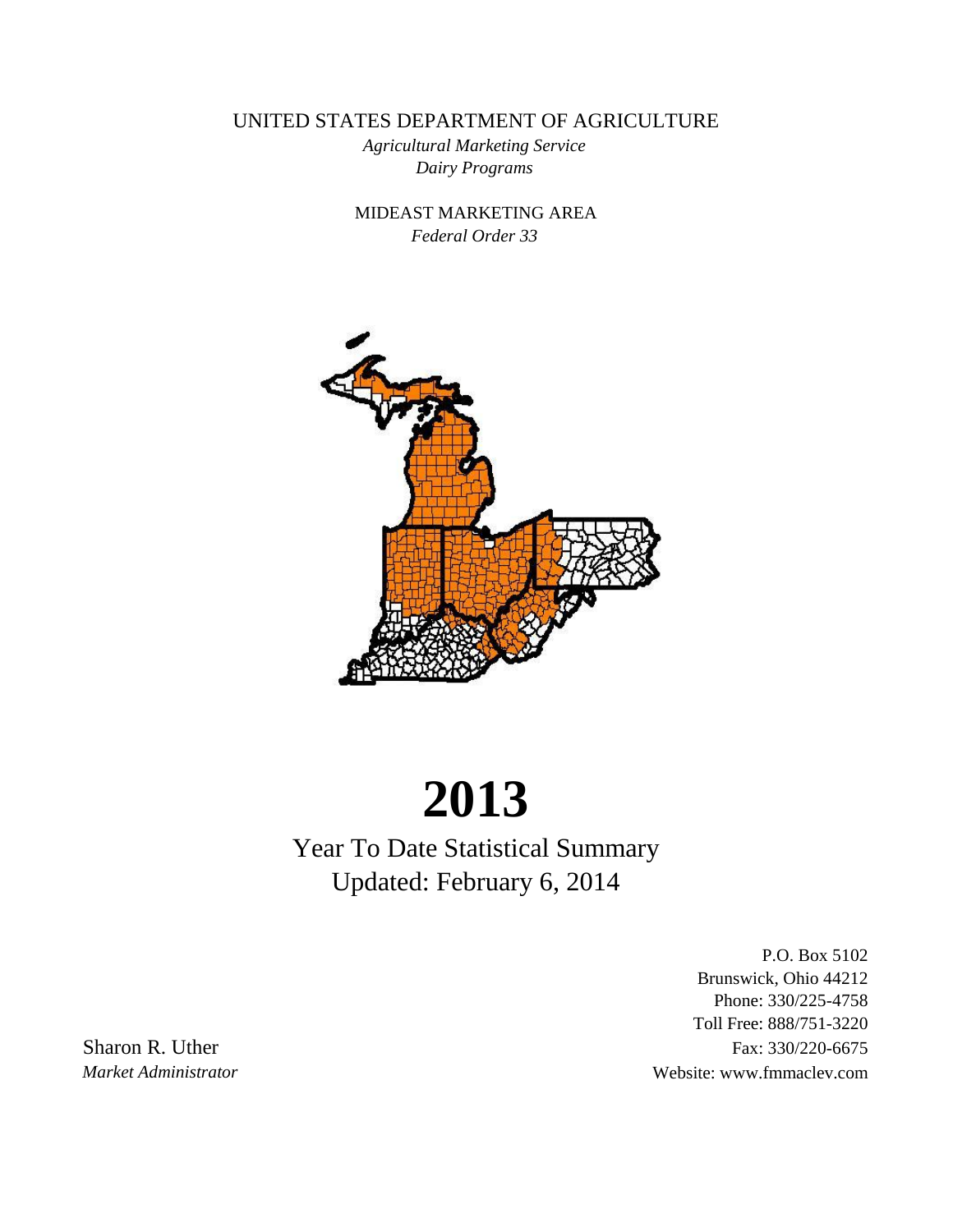#### TABLE OF CONTENTS

| Table        |                                                                        | Page |
|--------------|------------------------------------------------------------------------|------|
| $\mathbf{1}$ | NATIONAL AGRICULTURAL STATISTICAL SERVICE DAIRY PRODUCT PRICE AVERAGES | 3    |
| 2            | <b>CLASS PRICES</b>                                                    | 4    |
| 3            | PRODUCER PRICES                                                        | 5    |
| 4            | PRODUCER PRODUCTION SUMMARY                                            | 6    |
| 5            | RECEIPTS AT POOL PLANTS                                                | 7    |
| 6            | PRODUCER RECEIPTS BY CLASSIFICATION                                    | 8    |
| 7            | PRODUCER SKIM RECEIPTS BY CLASSIFICATION                               | 9    |
| 8            | RECEIPTS OF PRODUCER BUTTERFAT BY CLASSIFICATION                       | 10   |
| 9            | <b>CLASS I DISPOSITION AT POOL PLANTS</b>                              | 11   |
| 10           | <b>CLASS II DISPOSITION AT POOL PLANTS</b>                             | 12   |
| 11           | <b>CLASS III DISPOSITION AT POOL PLANTS</b>                            | 13   |
| 12           | <b>CLASS IV DISPOSITION AT POOL PLANTS</b>                             | 14   |
| 13           | MIDEAST RECEIPTS OF PRODUCER MILK BY STATE                             | 15   |
| 14           | MIDEAST NUMBER OF PRODUCERS BY STATE                                   | 16   |
| 15           | MIDEAST PRODUCER MILK PER PRODUCER BY STATE                            | 17   |
| 16           | RECEIPTS OF PRODUCER MILK BY STATE AND COUNTY                          | 18   |

#### NON-DISCRIMINATORY CIVIL RIGHTS STATEMENT

The U.S. Department of Agriculture (USDA) prohibits discrimination in all of its programs and activities on the basis of race, color, national origin, age, disability, and where applicable, sex, marital status, familial status, parental status, religion, sexual orientation, political beliefs, genetic information, reprisal, or because all or part of an individual's income is derived from any public assistance program. (Not all prohibited bases apply to all programs.) Persons with disabilities who require alternative means for communication of program information (Braille, large print, audiotape, etc.) should contact USDA's TARGET Center at (202) 720-2600 (voice and TDD). To file a complaint of discrimination, write to USDA, Assistant Secretary for Civil Rights, Office of the Assistant Secretary for Civil Rights, 1400 Independence Avenue, S.W., Stop 9410, Washington, DC 20250-9410, or call toll-free at (866) 632-9992 (English) or (800) 877-8339 (TDD) or (866) 377-8642 (English Federal-relay) or (800) 845-6136 (Spanish Federal-relay). USDA is an equal opportunity provider and employer.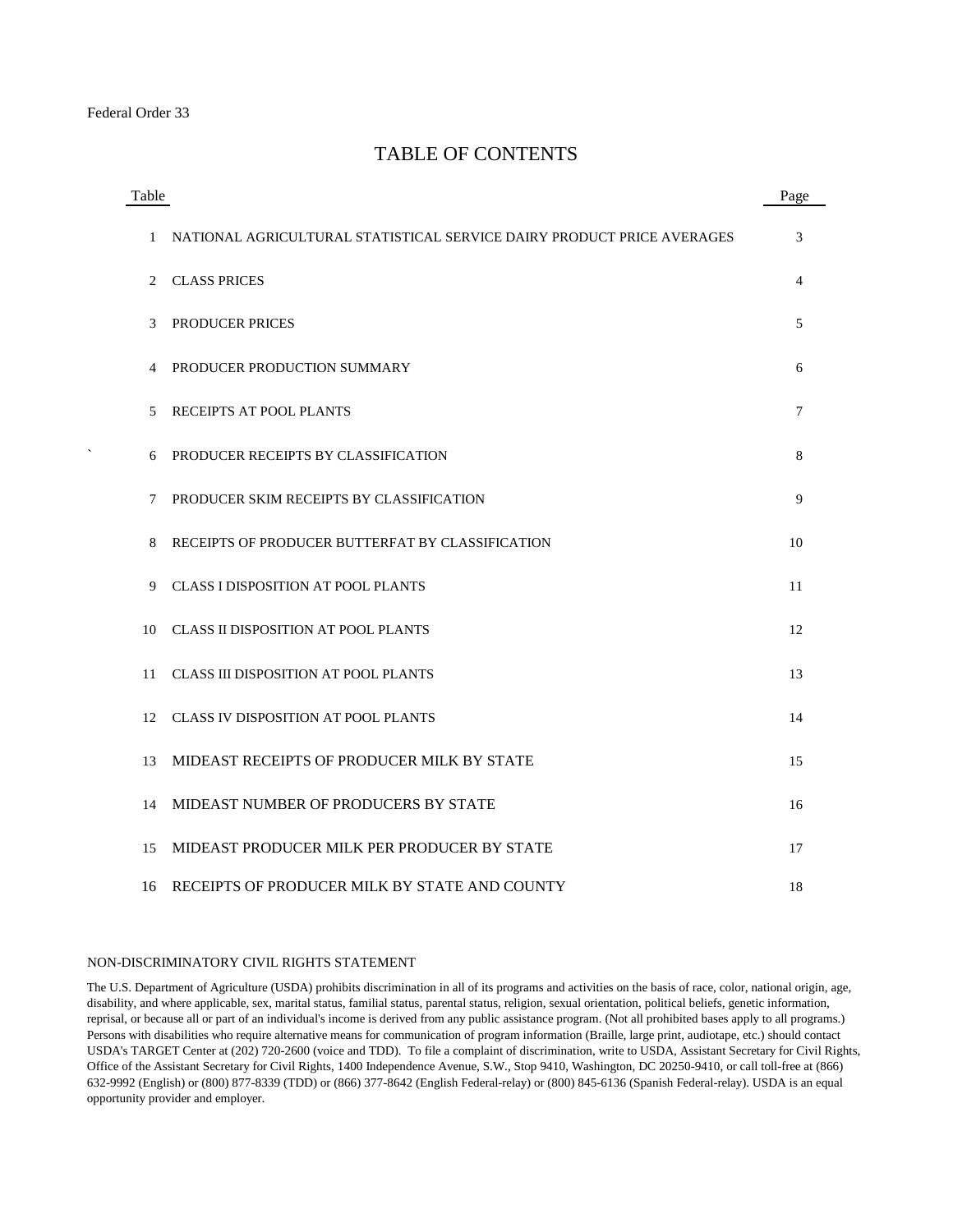#### DAIRY PRODUCTS PRICE AVERAGES AGRICULTURAL MARKETING SERVICE

|                  |          |               | Two-Week Average 1/               |          | Monthly Average 2/ |               |           |              |  |  |
|------------------|----------|---------------|-----------------------------------|----------|--------------------|---------------|-----------|--------------|--|--|
|                  |          |               | Nonfat                            |          | Nonfat             |               |           |              |  |  |
|                  | Cheese   | <b>Butter</b> | Dry Milk                          | Dry Whey | Cheese             | <b>Butter</b> | Dry Milk  | Dry Whey     |  |  |
|                  |          |               | ${\left( \text{per lb.} \right)}$ |          |                    |               | (per lb.) |              |  |  |
| 2013             |          |               |                                   |          |                    |               |           |              |  |  |
| <b>JANUARY</b>   | \$1.7535 | \$1.5280      | \$1.5603                          | \$0.6536 | \$1.7485           | \$1.5066      | \$1.5601  | \$0.6503     |  |  |
| <b>FEBRUARY</b>  | 1.6480   | 1.5393        | 1.5644                            | 0.6399   | 1.6623             | 1.5438        | 1.5559    | 0.6393       |  |  |
| <b>MARCH</b>     | 1.6402   | 1.5909        | 1.5219                            | 0.6094   | 1.6467             | 1.6146        | 1.5208    | 0.6048       |  |  |
| <b>APRIL</b>     | 1.6803   | 1.6542        | 1.5021                            | 0.5797   | 1.7310             | 1.6766        | 1.5312    | 0.5741       |  |  |
| <b>MAY</b>       | 1.8388   | 1.6579        | 1.6367                            | 0.5741   | 1.8274             | 1.6483        | 1.6374    | 0.5765       |  |  |
| <b>JUNE</b>      | 1.7806   | 1.5590        | 1.6826                            | 0.5710   | 1.7810             | 1.5422        | 1.6878    | 0.5738       |  |  |
| <b>JULY</b>      | 1.7201   | 1.4902        | 1.7131                            | 0.5769   | 1.7142             | 1.4674        | 1.7272    | 0.5804       |  |  |
| <b>AUGUST</b>    | 1.7778   | 1.4448        | 1.7679                            | 0.5752   | 1.7731             | 1.4187        | 1.7706    | 0.5778       |  |  |
| <b>SEPTEMBER</b> | 1.7739   | 1.3876        | 1.8008                            | 0.5791   | 1.7961             | 1.4263        | 1.8085    | $0.5791$ 3/  |  |  |
| <b>OCTOBER</b>   | 1.7938   | 1.5551        | 1.8358                            | 0.5757   | 1.8025             | 1.5454        | 1.8366    | $0.5731 - 4$ |  |  |
| <b>NOVEMBER</b>  | 1.8774   | 1.4916        | 1.8856                            | 0.5749   | 1.8612             | 1.5205        | 1.8892    | 0.5831       |  |  |
| <b>DECEMBER</b>  | 1.8583   | 1.6406        | 1.9423                            | 0.5669   | 1.8761             | 1.6308        | 1.9537    | 0.5706       |  |  |
| <b>AVERAGE</b>   | \$1.7619 | \$1.5449      | \$1.7011                          | \$0.5897 | \$1.7683           | \$1.5451      | \$1.7066  | \$0.5902     |  |  |

1/ Used to compute the advanced prices announced on or before the 23rd for the following month.

2/ Used to compute the Class and Component Prices announced on or before the 5th of the following month.

3/ For September through November (italicized) the Monthly Average Prices are Equivalent Prices, computed pursuant to 7 CFR, Section 1000.54

4/ For October (italicized) the Two-Week Average Prices are Equivalent Prices, computed pursuant to 7 CFR, Section 1000.54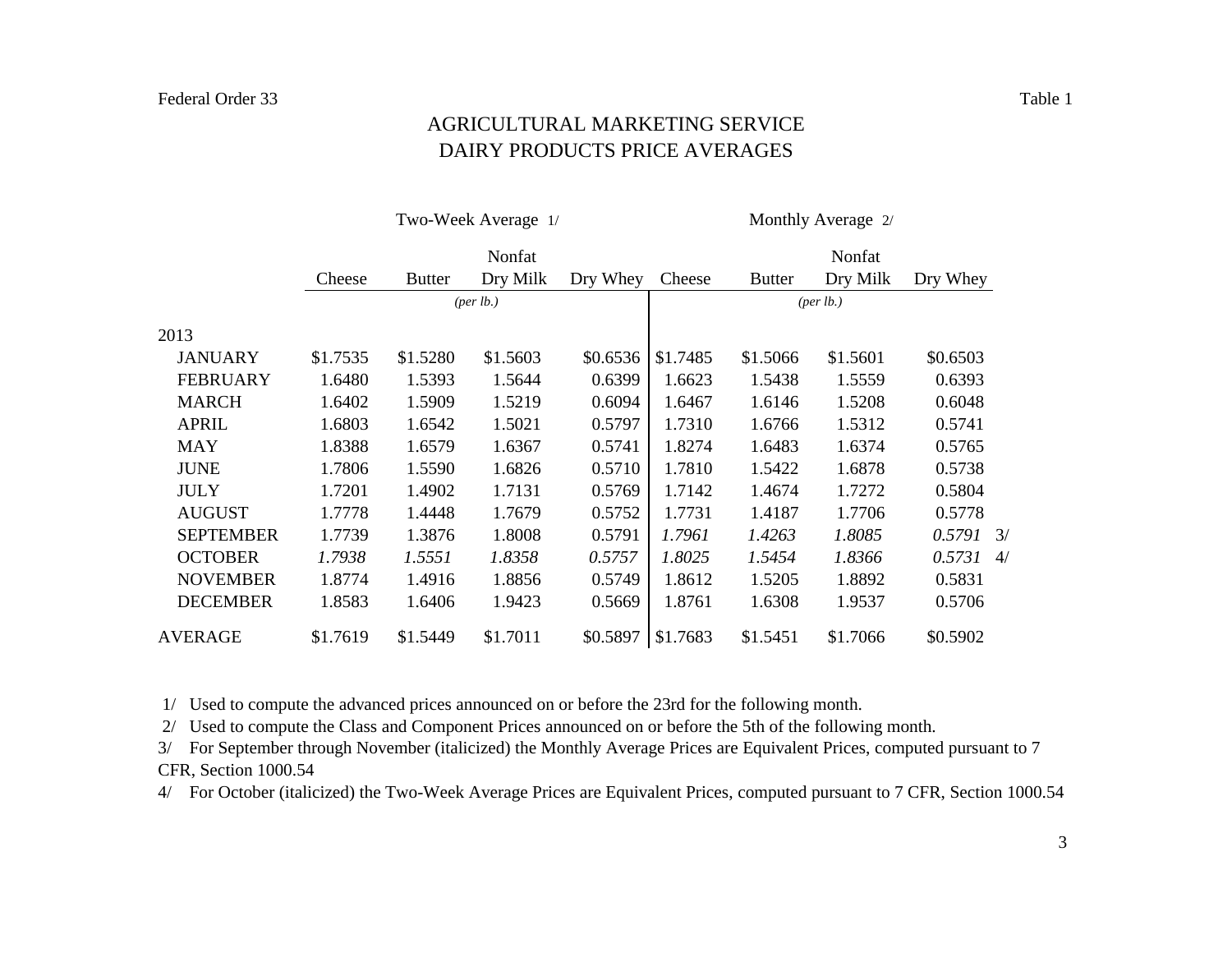#### CLASS PRICES

|                  | Class I<br>1/               |                                   |                             |                             |                      | Class II                    |         |                                 | Class III                   |       |                                 | Class IV             |                             |  |
|------------------|-----------------------------|-----------------------------------|-----------------------------|-----------------------------|----------------------|-----------------------------|---------|---------------------------------|-----------------------------|-------|---------------------------------|----------------------|-----------------------------|--|
|                  |                             |                                   | 3.5%                        |                             | Nonfat               |                             | 3.5%    |                                 |                             | 3.5%  |                                 |                      | 3.5%                        |  |
|                  | Skim                        | <b>Butterfat</b>                  | Price                       | Skim                        | Solids               | <b>Butterfat</b>            | Price   | Skim                            | <b>Butterfat</b>            | Price | Skim                            | <b>Butterfat</b>     | Price                       |  |
|                  | $(\text{per} \text{ cwt.})$ | ${\left( \text{per lb.} \right)}$ | $(\text{per} \text{ cwt.})$ | $(\text{per} \text{ cwt.})$ | ${\rm (per \, lb.)}$ | (per lb.)                   |         | ${\rm (per\, cut.)}$ (per cwt.) | ${\rm (per \, lb.)}$        |       | $(per\,\,(per\,;1))$ (per cwt.) | ${\rm (per \, lb.)}$ | $(\text{per} \text{ cwt.})$ |  |
| 2013             |                             |                                   |                             |                             |                      |                             |         |                                 |                             |       |                                 |                      |                             |  |
| <b>JANUARY</b>   | \$15.33                     | \$1.7652                          | \$20.97                     | \$12.96                     | \$1.4400             | \$1.6238                    | \$18.19 | \$12.93                         | $$1.6168$ $$18.14$          |       | \$12.41                         | \$1.6168             | \$17.63                     |  |
| <b>FEBRUARY</b>  | 14.91                       | 1.6627                            | 20.21                       | 13.11                       | 1.4567               | 1.6689                      | 18.49   | 11.85                           | 1.6619                      | 17.25 | 12.37                           | 1.6619               | 17.75                       |  |
| <b>MARCH</b>     | 14.44                       | 1.6764                            | 19.80                       | 13.14                       | 1.4600               | 1.7546                      | 18.82   | 11.21                           | 1.7476                      | 16.93 | 12.06                           | 1.7476               | 17.75                       |  |
| <b>APRIL</b>     | 14.07                       | 1.7389                            | 19.66                       | 12.77                       | 1.4189               | 1.8297                      | 18.73   | 11.62                           | 1.8227                      | 17.59 | 12.15                           | 1.8227               | 18.10                       |  |
| <b>MAY</b>       | 13.89                       | 1.8155                            | 19.76                       | 12.59                       | 1.3989               | 1.7954                      | 18.43   | 12.71                           | 1.7884                      | 18.52 | 13.09                           | 1.7884               | 18.89                       |  |
| <b>JUNE</b>      | 15.09                       | 1.8200                            | 20.93                       | 13.79                       | 1.5322               | 1.6669                      | 19.14   | 12.65                           | 1.6599                      | 18.02 | 13.54                           | 1.6599               | 18.88                       |  |
| <b>JULY</b>      | 15.50                       | 1.7003                            | 20.91                       | 14.20                       | 1.5778               | 1.5763                      | 19.22   | 12.32                           | 1.5693                      | 17.38 | 13.89                           | 1.5693               | 18.90                       |  |
| <b>AUGUST</b>    | 15.77                       | 1.6169                            | 20.88                       | 14.47                       | 1.6078               | 1.5174                      | 19.27   | 13.08                           | 1.5104                      | 17.91 | 14.28                           | 1.5104               | 19.07                       |  |
| <b>SEPTEMBER</b> | 16.26                       | 1.5620                            | 21.16                       | 14.96                       | 1.6622               | 1.5266                      | 19.78   | 13.29                           | 1.5196                      | 18.14 | 14.62                           | 1.5196               | $19.43 \quad 2/$            |  |
| <b>OCTOBER</b>   | 16.55                       | 1.4927                            | 21.20                       | 15.25                       | 1.6944               | 1.6708                      | 20.56   | 12.85                           | 1.6638                      | 18.22 | 14.87                           | 1.6638               | 20.17                       |  |
| <b>NOVEMBER</b>  | 16.86                       | 1.6955                            | 22.20                       | 15.56                       | 1.7289               | 1.6406                      | 20.76   | 13.59                           | 1.6336                      | 18.83 | 15.34                           | 1.6336               | 20.52                       |  |
| <b>DECEMBER</b>  | 17.31                       | 1.6186                            | 22.37                       | 16.01                       | 1.7789               | 1.7742                      | 21.66   | 13.23                           | 1.7672                      | 18.95 | 15.91                           | 1.7672               | 21.54                       |  |
| <b>AVERAGE</b>   | \$15.50                     | \$1.6804                          | $$20.84$   \$14.07          |                             | \$1.5631             | $$1.6704$ $$19.42$ $$12.61$ |         |                                 | $$1.6634$ \$17.99 \ \$13.71 |       |                                 | \$1.6634 \$19.05     |                             |  |

1/ Class I Price is at the Cuyahoga County Ohio zone rate of \$2.00 per cwt and is subject to location adjustment.

2/ For September through November (italicized) and not including October Advanced Prices or November final class prices, the Final Class Prices are Equivalent Prices, computed pursuant to 7 CFR, Section 1000.54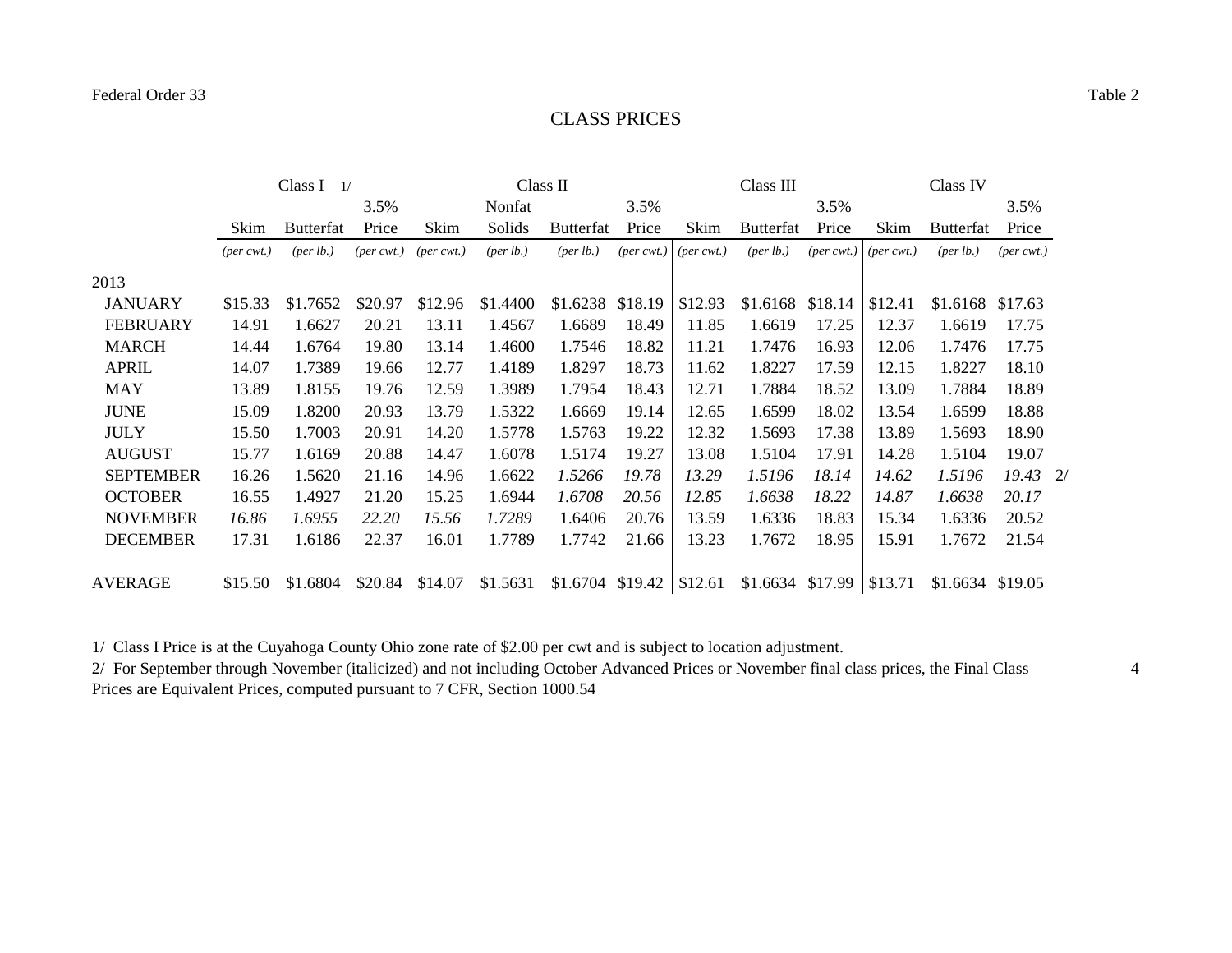#### PRODUCER PRICES

|                  |                             |                      |                    | Other                | Somatic                | <b>Statistical</b> |
|------------------|-----------------------------|----------------------|--------------------|----------------------|------------------------|--------------------|
|                  | <b>Producer Price</b>       | <b>Butterfat</b>     | Protein            | Solids               | Cell                   | Uniform            |
|                  | Differential 1/             | Price                | Price              | Price 2/             | Adj.                   | Price              |
|                  | $(\text{per} \text{ cwt.})$ | ${\rm (per \, lb.)}$ | $(\text{per lb.})$ | ${\rm (per \, lb.)}$ | $(per\,\mathit{cwt.})$ | $(per\, cwt.)$     |
| 2013             |                             |                      |                    |                      |                        |                    |
| <b>JANUARY</b>   | \$0.59                      | \$1.6168             | \$3.2862           | \$0.4647             | \$0.00087              | \$18.73            |
| <b>FEBRUARY</b>  | 1.12                        | 1.6619               | 2.9609             | 0.4534               | 0.00083                | 18.37              |
| <b>MARCH</b>     | 1.29                        | 1.7476               | 2.8204             | 0.4179               | 0.00082                | 18.22              |
| <b>APRIL</b>     | 0.90                        | 1.8227               | 3.0130             | 0.3863               | 0.00087                | 18.49              |
| <b>MAY</b>       | 0.37                        | 1.7884               | 3.3597             | 0.3887               | 0.00091                | 18.89              |
| <b>JUNE</b>      | 1.20                        | 1.6599               | 3.3455             | 0.3859               | 0.00089                | 19.22              |
| <b>JULY</b>      | 1.74                        | 1.5693               | 3.2257             | 0.3927               | 0.00086                | 19.12              |
| <b>AUGUST</b>    | 1.41                        | 1.5104               | 3.4775             | 0.3901               | 0.00089                | 19.32              |
| <b>SEPTEMBER</b> | 1.42                        | 1.5196               | 3.5419             | 0.3914               | 0.00090                | 19.56              |
| <b>OCTOBER</b>   | 1.55                        | 1.6638               | 3.4107             | 0.3852               | 0.00090                | 19.77              |
| <b>NOVEMBER</b>  | 1.29                        | 1.6336               | 3.6316             | 0.3955               | 0.00093                | 20.12              |
| <b>DECEMBER</b>  | 1.63                        | 1.7672               | 3.5390             | 0.3826               | 0.00094                | 20.58              |
| <b>AVERAGE</b>   | \$1.21                      | \$1.6634             | \$3.3010           | \$0.4029             | \$0.00088              | \$19.20            |

1/ Announced at Cuyahoga County, OH. The producer price differential is subject to location adjustment.

2/ Other solids price may be negative when the dry whey price is below 19.91 cents.

3/ For September and October (italicized) the Component Prices are Equivalent Prices, computed pursuant to 7 CFR, Section 1000.54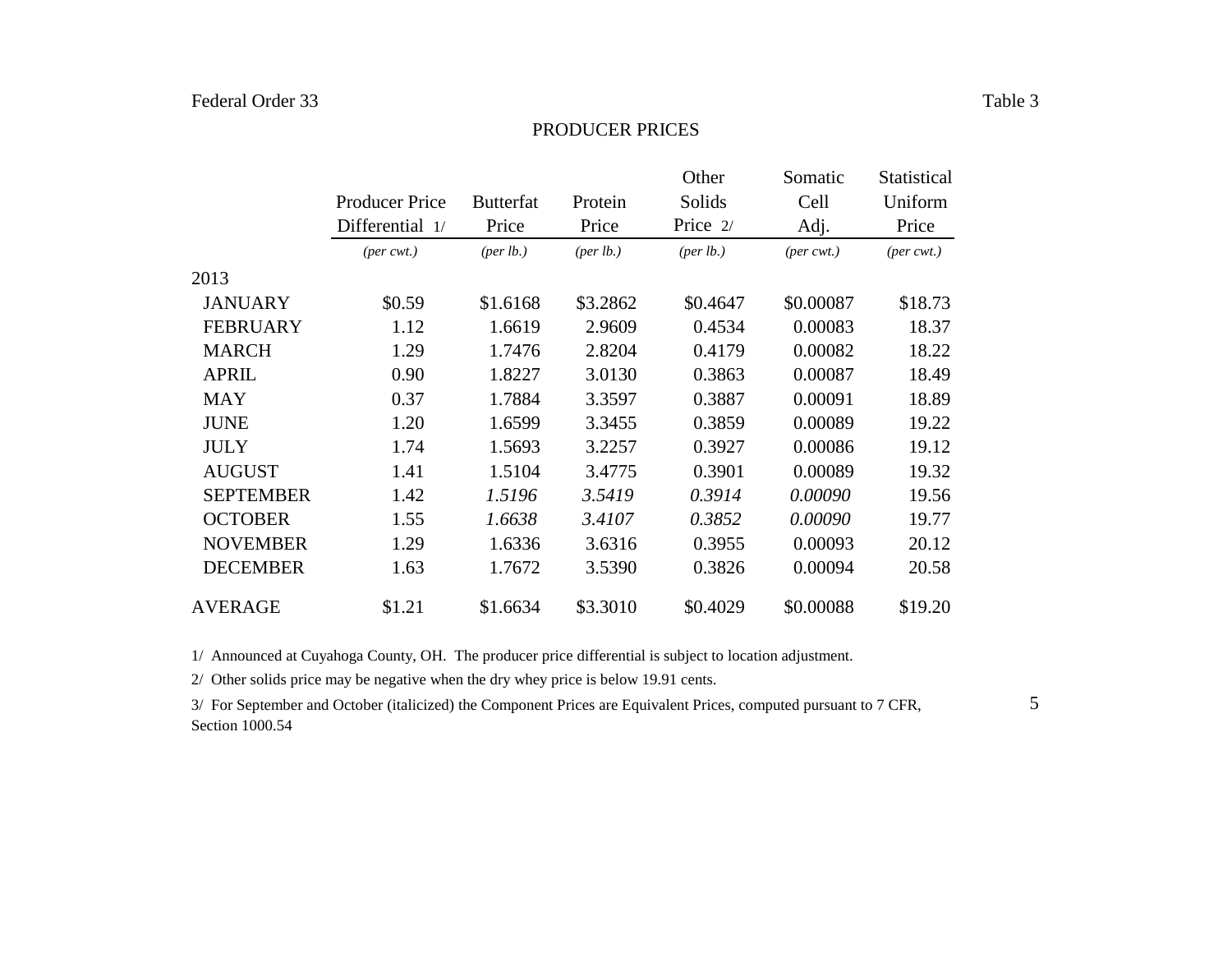# PRODUCER PRODUCTION SUMMARY

|                  |           |                  |         | Percent | Percent |
|------------------|-----------|------------------|---------|---------|---------|
|                  | Number of | Percent          | Percent | Other   | Nonfat  |
|                  | Producers | <b>Butterfat</b> | Protein | Solids  | Solids  |
|                  |           |                  |         |         |         |
| 2013             |           |                  |         |         |         |
| <b>JANUARY</b>   | 6,166     | 3.84%            | 3.16%   | 5.75%   | 8.91%   |
| <b>FEBRUARY</b>  | 6,092     | 3.84%            | 3.16%   | 5.75%   | 8.91%   |
| <b>MARCH</b>     | 6,150     | 3.84%            | 3.15%   | 5.75%   | 8.90%   |
| <b>APRIL</b>     | 6,141     | 3.77%            | 3.11%   | 5.74%   | 8.85%   |
| <b>MAY</b>       | 6,140     | 3.67%            | 3.05%   | 5.75%   | 8.80%   |
| <b>JUNE</b>      | 6,132     | 3.63%            | 3.01%   | 5.75%   | 8.76%   |
| <b>JULY</b>      | 6,042     | 3.60%            | 2.97%   | 5.74%   | 8.71%   |
| <b>AUGUST</b>    | 6,219     | 3.65%            | 3.02%   | 5.74%   | 8.76%   |
| <b>SEPTEMBER</b> | 6,344     | 3.70%            | 3.08%   | 5.72%   | 8.80%   |
| <b>OCTOBER</b>   | 6,227     | 3.79%            | 3.15%   | 5.72%   | 8.87%   |
| <b>NOVEMBER</b>  | 6,130     | 3.89%            | 3.25%   | 5.71%   | 8.96%   |
| <b>DECEMBER</b>  | 6,071     | 3.91%            | 3.21%   | 5.70%   | 8.91%   |
| AVERAGE          | 6,155     | 3.76%            | 3.11%   | 5.74%   | 8.85%   |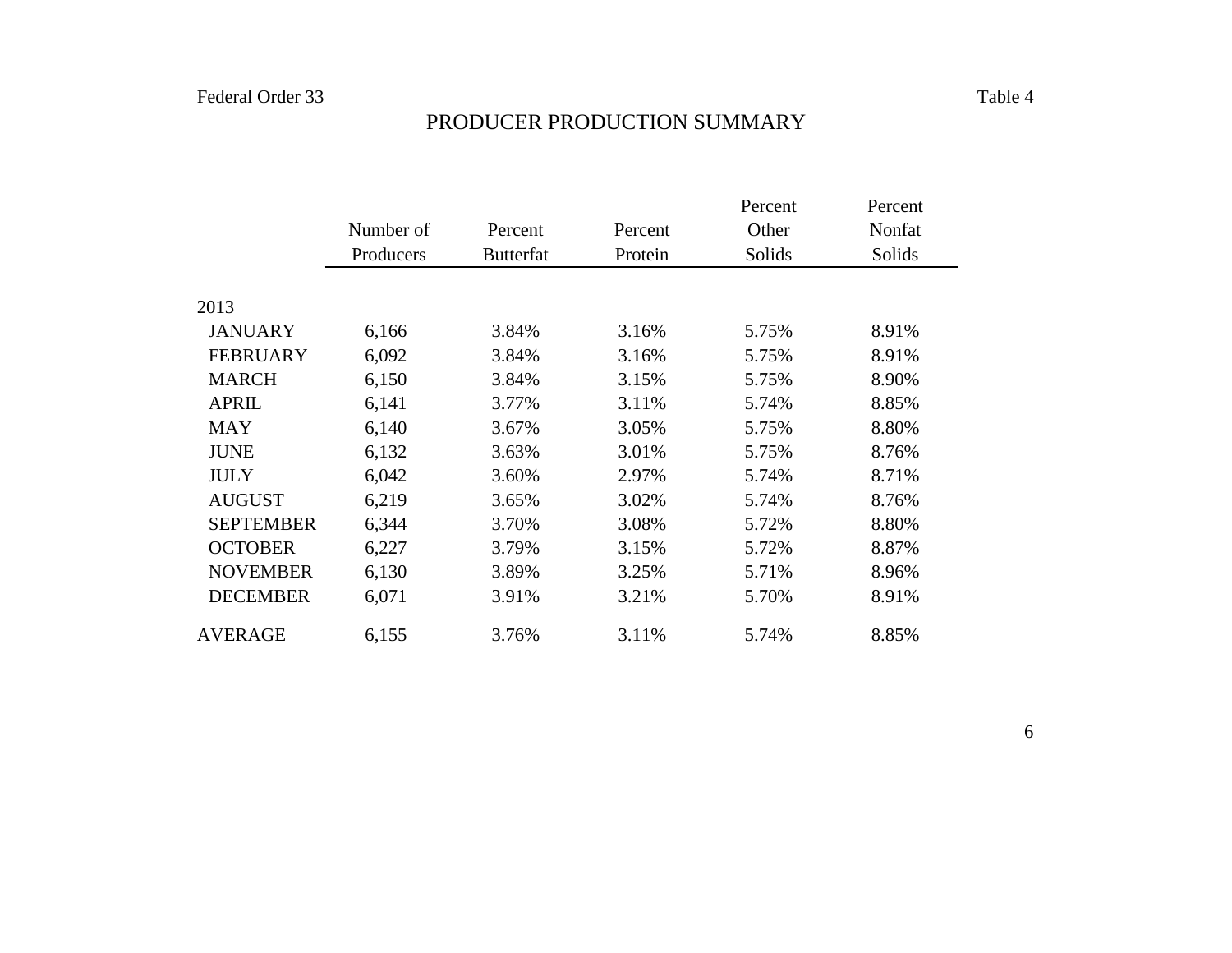#### RECEIPTS AT POOL PLANTS

|                  |            | Other FO and              | Producer              |               |           |         |            |
|------------------|------------|---------------------------|-----------------------|---------------|-----------|---------|------------|
|                  | Producer   | <b>Unregulated Supply</b> | <b>Handler Exempt</b> | Pwd./Cond.    | Opening   |         | Total      |
|                  | Receipts   | Plants                    | and Grade B           | (Skim Equiv.) | Inventory | Overage | Receipts   |
|                  |            |                           |                       | Pounds (000)  |           |         |            |
| 2013             |            |                           |                       |               |           |         |            |
| <b>JANUARY</b>   | 1,532,777  | 15,340                    | 1,507                 | 13,395        | 93,092    | 1/      | 1,656,110  |
| <b>FEBRUARY</b>  | 1,365,274  | 14,672                    | 1,505                 | 10,887        | 98,670    | 64      | 1,491,073  |
| <b>MARCH</b>     | 1,436,727  | 26,985                    | 1,626                 | 12,891        | 85,296    | 92      | 1,563,618  |
| <b>APRIL</b>     | 1,416,745  | 24,655                    | 1,837                 | 13,722        | 98,848    | 55      | 1,555,863  |
| <b>MAY</b>       | 1,568,270  | 36,313                    | 2,336                 | 15,184        | 100,009   | 11      | 1,722,124  |
| <b>JUNE</b>      | 1,413,365  | 33,938                    | 1,890                 | 13,421        | 87,902    | 1/      | 1,550,516  |
| <b>JULY</b>      | 1,351,590  | 15,109                    | 1,938                 | 14,924        | 83,384    | 1/      | 1,466,944  |
| <b>AUGUST</b>    | 1,416,019  | 29,768                    | 2,076                 | 19,709        | 89,510    | 6       | 1,557,088  |
| <b>SEPTEMBER</b> | 1,299,521  | 30,433                    | 1,871                 | 17,150        | 82,418    | 78      | 1,431,471  |
| <b>OCTOBER</b>   | 1,328,479  | 34,862                    | 2,021                 | 17,077        | 91,696    | 1/      | 1,474,135  |
| <b>NOVEMBER</b>  | 1,305,936  | 30,799                    | 1,820                 | 16,166        | 87,481    | 124     | 1,442,326  |
| <b>DECEMBER</b>  | 1,284,417  | 21,977                    | 1,840                 | 9,028         | 89,702    | 59      | 1,407,023  |
| TOTAL 2/         | 16,719,119 | 314,850                   | 22,268                | 173,555       | 1,088,009 | 489     | 18,318,291 |

1/ Restricted, included with Other FO and unregulated supply plants.

2/ Data may not add to total due to rounding.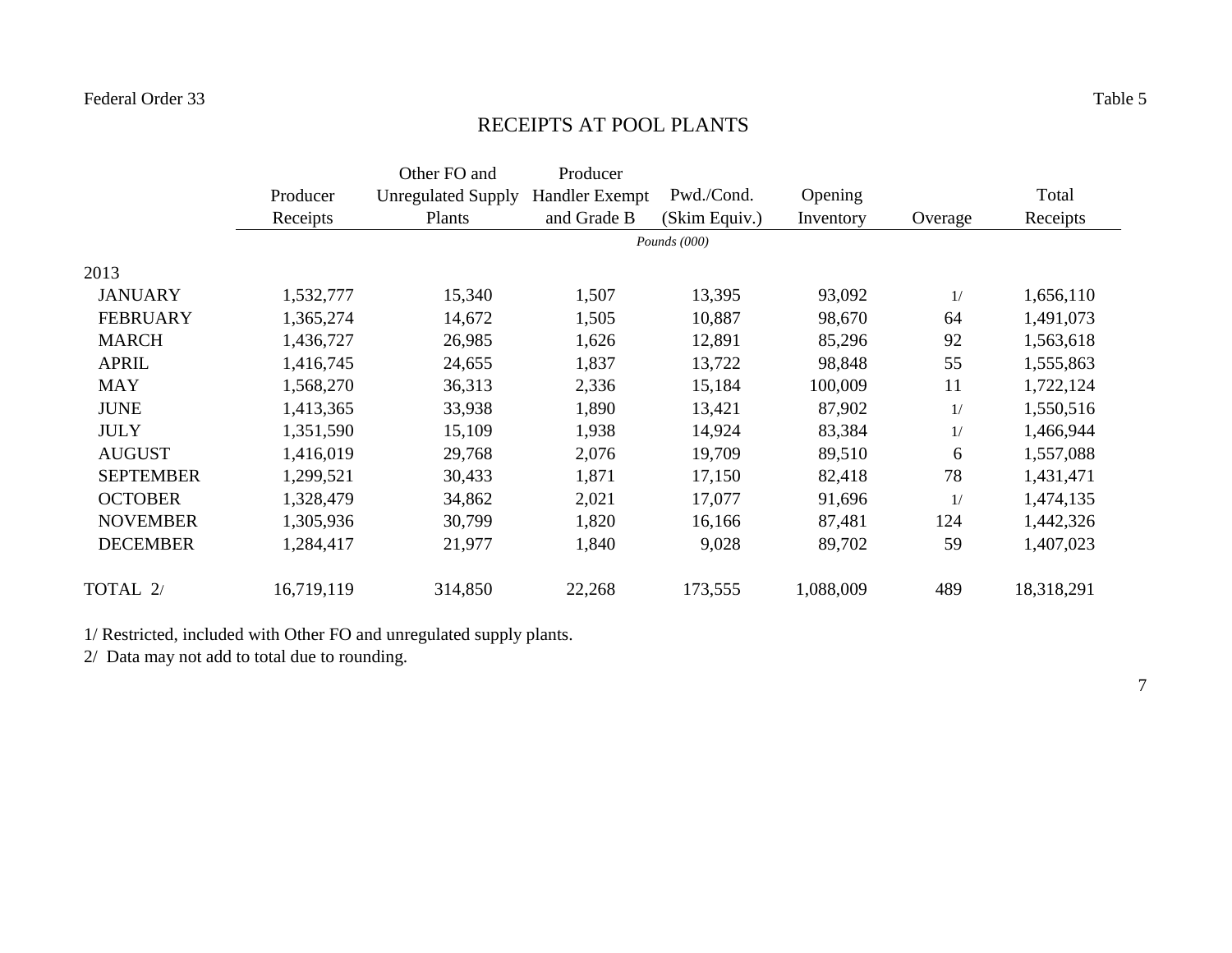# PRODUCER RECEIPTS - BY CLASSIFICATION

|                  | Class I   |          | Class II  |          | Class III |          | Class IV  |          |            |
|------------------|-----------|----------|-----------|----------|-----------|----------|-----------|----------|------------|
|                  |           | Percent  |           | Percent  |           | Percent  |           | Percent  | Total      |
|                  | Pounds    | of Total | Pounds    | of Total | Pounds    | of Total | Pounds    | of Total | Pounds     |
|                  | (000)     |          | (000)     |          | (000)     |          | (000)     |          | (000)      |
| 2013             |           |          |           |          |           |          |           |          |            |
| <b>JANUARY</b>   | 564,185   | 36.8     | 290,910   | 19.0     | 434,041   | 28.3     | 243,641   | 15.9     | 1,532,777  |
| <b>FEBRUARY</b>  | 508,579   | 37.2     | 204,455   | 15.0     | 422,810   | 31.0     | 229,430   | 16.8     | 1,365,274  |
| <b>MARCH</b>     | 547,744   | 38.1     | 186,059   | 13.0     | 474,740   | 33.0     | 228,185   | 15.9     | 1,436,727  |
| <b>APRIL</b>     | 538,075   | 38.0     | 186,659   | 13.2     | 477,978   | 33.7     | 214,034   | 15.1     | 1,416,746  |
| <b>MAY</b>       | 539,207   | 34.4     | 317,138   | 20.2     | 479,661   | 30.6     | 232,264   | 14.8     | 1,568,270  |
| <b>JUNE</b>      | 472,445   | 33.4     | 212,954   | 15.1     | 497,446   | 35.2     | 230,519   | 16.3     | 1,413,365  |
| <b>JULY</b>      | 515,012   | 38.1     | 166,556   | 12.3     | 506,594   | 37.5     | 163,428   | 12.1     | 1,351,590  |
| <b>AUGUST</b>    | 553,528   | 39.2     | 225,728   | 15.9     | 471,973   | 33.3     | 164,790   | 11.6     | 1,416,019  |
| <b>SEPTEMBER</b> | 530,305   | 40.8     | 200,123   | 15.4     | 453,648   | 34.9     | 115,444   | 8.9      | 1,299,521  |
| <b>OCTOBER</b>   | 576,503   | 43.4     | 179,283   | 13.5     | 486,719   | 36.6     | 85,974    | 6.5      | 1,328,479  |
| <b>NOVEMBER</b>  | 556,102   | 42.6     | 150,389   | 11.5     | 480,924   | 36.8     | 118,520   | 9.1      | 1,305,936  |
| <b>DECEMBER</b>  | 546,733   | 42.6     | 116,949   | 9.1      | 501,326   | 39.0     | 119,409   | 9.3      | 1,284,417  |
| TOTAL 1/         | 6,448,419 | 38.6     | 2,437,204 | 14.6     | 5,687,861 | 34.0     | 2,145,637 | 12.8     | 16,719,120 |

1/ Data may not add to totals due to rounding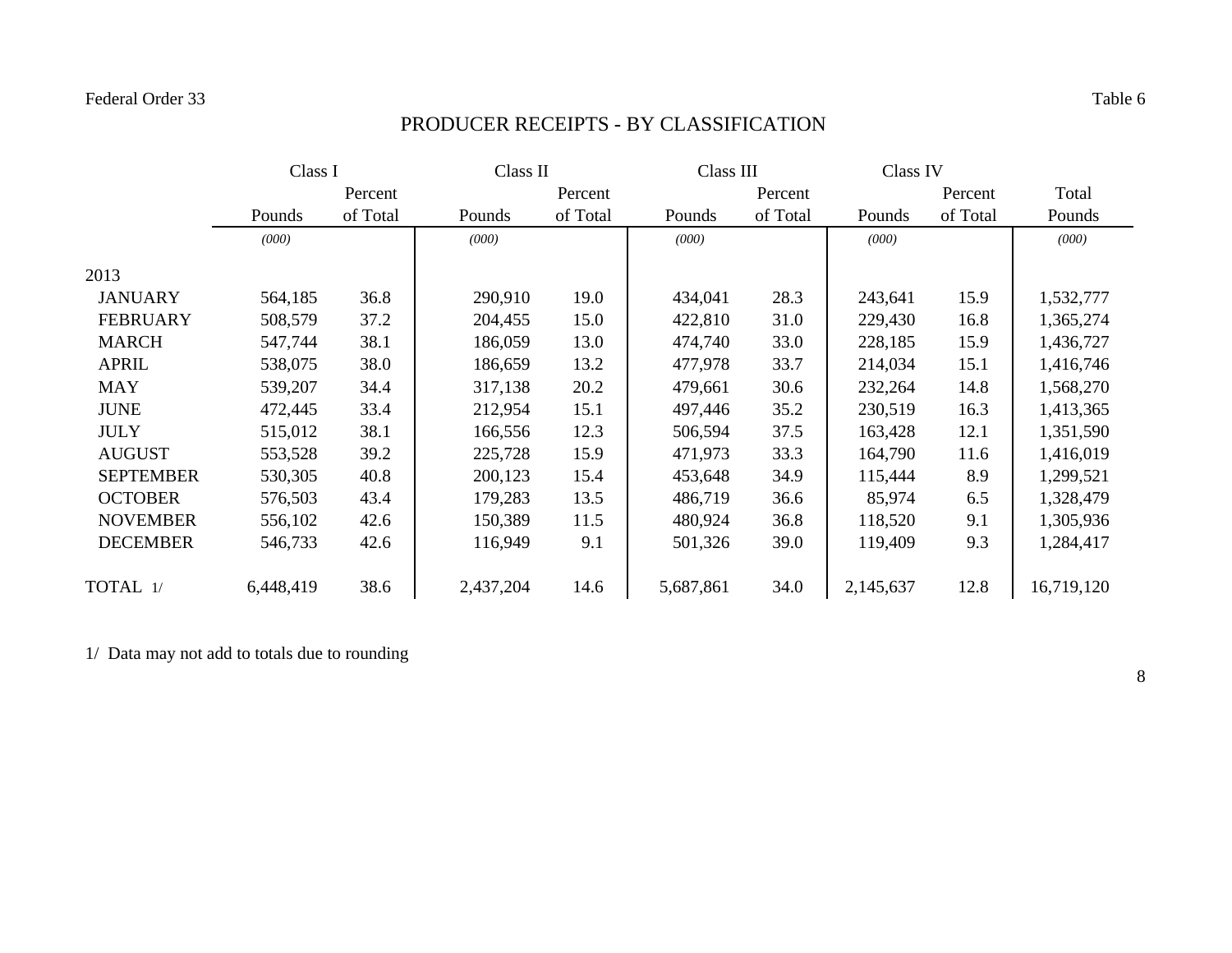# PRODUCER SKIM RECEIPTS - BY CLASSIFICATION

|                  | Class I   |          |           | Class II |           | Class III |           | Class IV |                    |
|------------------|-----------|----------|-----------|----------|-----------|-----------|-----------|----------|--------------------|
|                  |           | Percent  |           | Percent  |           | Percent   |           | Percent  | Total              |
|                  | Pounds    | of Total | Pounds    | of Total | Pounds    | of Total  | Pounds    | of Total | <b>Skim Pounds</b> |
|                  | (000)     |          | (000)     |          | (000)     |           | (000)     |          | (000)              |
| 2013             |           |          |           |          |           |           |           |          |                    |
| <b>JANUARY</b>   | 554,451   | 37.6     | 274,838   | 18.6     | 415,880   | 28.2      | 228,694   | 15.5     | 1,473,863          |
| <b>FEBRUARY</b>  | 499,762   | 38.1     | 191,007   | 14.5     | 405,453   | 30.9      | 216,560   | 16.5     | 1,312,782          |
| <b>MARCH</b>     | 538,231   | 39.0     | 171,162   | 12.4     | 456,033   | 33.0      | 216,073   | 15.6     | 1,381,499          |
| <b>APRIL</b>     | 528,808   | 38.8     | 172,409   | 12.6     | 459,389   | 33.7      | 202,664   | 14.9     | 1,363,270          |
| <b>MAY</b>       | 529,791   | 35.1     | 297,594   | 19.7     | 461,959   | 30.6      | 221,425   | 14.7     | 1,510,770          |
| <b>JUNE</b>      | 463,806   | 34.1     | 196,079   | 14.4     | 479,333   | 35.2      | 222,888   | 16.4     | 1,362,107          |
| <b>JULY</b>      | 505,583   | 38.8     | 152,866   | 11.7     | 489,298   | 37.6      | 155,135   | 11.9     | 1,302,884          |
| <b>AUGUST</b>    | 543,660   | 39.8     | 208,883   | 15.3     | 454,690   | 33.3      | 157,137   | 11.5     | 1,364,369          |
| <b>SEPTEMBER</b> | 521,180   | 41.6     | 186,344   | 14.9     | 435,420   | 34.8      | 108,503   | 8.7      | 1,251,446          |
| <b>OCTOBER</b>   | 566,478   | 44.3     | 165,014   | 12.9     | 467,673   | 36.6      | 78,973    | 6.2      | 1,278,137          |
| <b>NOVEMBER</b>  | 545,977   | 43.5     | 136,722   | 10.9     | 461,850   | 36.8      | 110,589   | 8.8      | 1,255,138          |
| <b>DECEMBER</b>  | 536,647   | 43.5     | 104,681   | 8.5      | 482,127   | 39.1      | 110,782   | 9.0      | 1,234,237          |
| TOTAL 1/         | 6,334,373 | 39.4     | 2,257,599 | 14.0     | 5,469,105 | 34.0      | 2,029,424 | 12.6     | 16,090,503         |

1/ Data may not add to totals due to rounding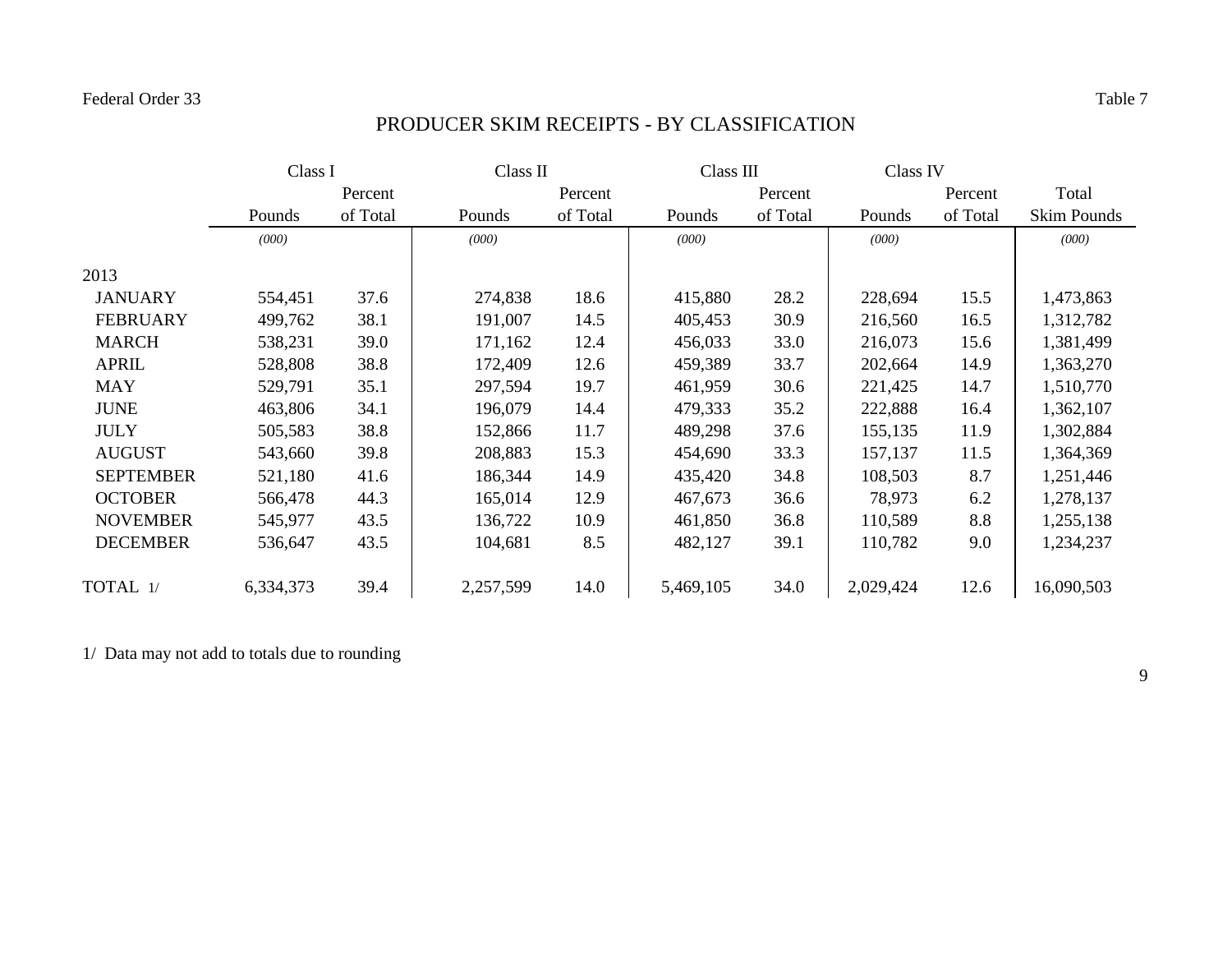## RECEIPTS OF PRODUCER BUTTERFAT - BY CLASSIFICATION

|                  | Class I |          |         | Class II |         | Class III |         | Class IV |                        |
|------------------|---------|----------|---------|----------|---------|-----------|---------|----------|------------------------|
|                  |         | Percent  |         | Percent  |         | Percent   |         | Percent  | <b>Total Butterfat</b> |
|                  | Pounds  | of Total | Pounds  | of Total | Pounds  | of Total  | Pounds  | of Total | Pounds                 |
|                  | (000)   |          | (000)   |          | (000)   |           | (000)   |          | (000)                  |
| 2013             |         |          |         |          |         |           |         |          |                        |
| <b>JANUARY</b>   | 9,734   | 16.5     | 16,072  | 27.3     | 18,161  | 30.8      | 14,947  | 25.4     | 58,914                 |
| <b>FEBRUARY</b>  | 8,817   | 16.8     | 13,448  | 25.6     | 17,357  | 33.1      | 12,870  | 24.5     | 52,492                 |
| <b>MARCH</b>     | 9,513   | 17.2     | 14,896  | 27.0     | 18,707  | 33.9      | 12,112  | 21.9     | 55,228                 |
| <b>APRIL</b>     | 9,267   | 17.3     | 14,250  | 26.6     | 18,589  | 34.8      | 11,370  | 21.3     | 53,476                 |
| <b>MAY</b>       | 9,416   | 16.4     | 19,544  | 34.0     | 17,701  | 30.8      | 10,839  | 18.9     | 57,500                 |
| <b>JUNE</b>      | 8,639   | 16.9     | 16,875  | 32.9     | 18,113  | 35.3      | 7,631   | 14.9     | 51,258                 |
| <b>JULY</b>      | 9,428   | 19.4     | 13,689  | 28.1     | 17,296  | 35.5      | 8,293   | 17.0     | 48,706                 |
| <b>AUGUST</b>    | 9,868   | 19.1     | 16,845  | 32.6     | 17,284  | 33.5      | 7,653   | 14.8     | 51,650                 |
| <b>SEPTEMBER</b> | 9,125   | 19.0     | 13,780  | 28.7     | 18,228  | 37.9      | 6,941   | 14.4     | 48,075                 |
| <b>OCTOBER</b>   | 10,025  | 19.9     | 14,269  | 28.3     | 19,046  | 37.8      | 7,001   | 13.9     | 50,342                 |
| <b>NOVEMBER</b>  | 10,125  | 19.9     | 13,667  | 26.9     | 19,075  | 37.6      | 7,931   | 15.6     | 50,798                 |
| <b>DECEMBER</b>  | 10,086  | 20.1     | 12,268  | 24.4     | 19,199  | 38.3      | 8,627   | 17.2     | 50,180                 |
| TOTAL 1/         | 114,045 | 18.1     | 179,604 | 28.6     | 218,755 | 34.8      | 116,214 | 18.5     | 628,618                |

1/ Data may not add to totals due to rounding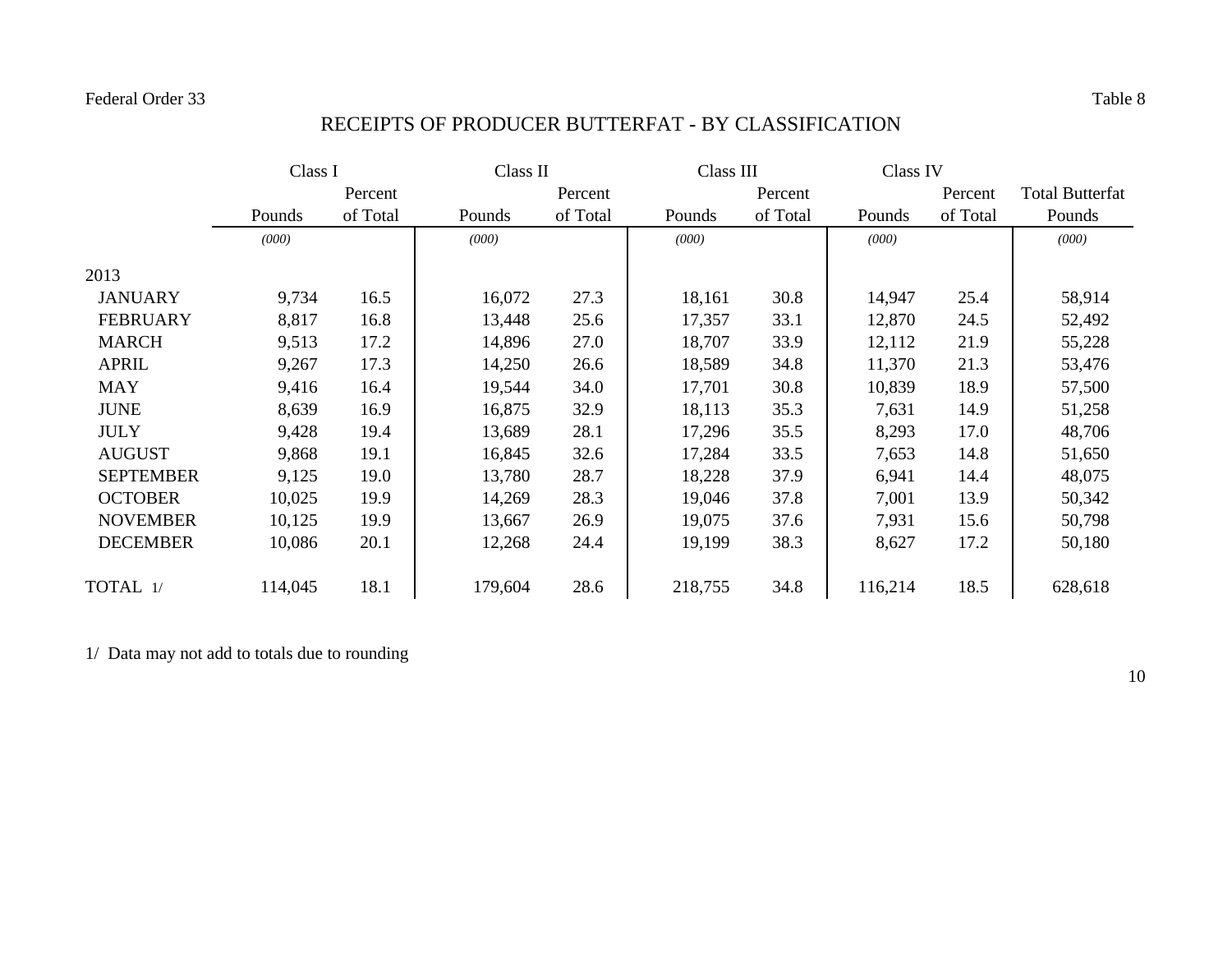# CLASS I DISPOSITION AT POOL PLANTS

|                  | Whole     | Flavor | 2%        | 1%      | 1/2%   | Flavor  | <b>Fat Free</b> |                   |                | <b>Bulk</b> |           | Ending    |           |
|------------------|-----------|--------|-----------|---------|--------|---------|-----------------|-------------------|----------------|-------------|-----------|-----------|-----------|
|                  | Milk      | Milk   | Milk      | Milk    | Milk   | Lowfat  | Milk            | <b>Buttermilk</b> | Eggnog         | Sales       | Shrinkage | Inventory | Total     |
|                  |           |        |           |         |        |         | Pounds (000)    |                   |                |             |           |           |           |
| 2013             |           |        |           |         |        |         |                 |                   |                |             |           |           |           |
| <b>JANUARY</b>   | 120,428   | 6,554  | 223,990   | 60,666  | 6,800  | 61,168  | 75,949          | 4,443             | 42             | 986         | 1,632     | 55,938    | 618,595   |
| <b>FEBRUARY</b>  | 108,419   | 6,400  | 201,018   | 54,440  | 6,139  | 60,513  | 68,208          | 4,140             | 2/             | 1,880       | 1,263     | 55,309    | 567,728   |
| <b>MARCH</b>     | 118,054   | 7,002  | 219,998   | 58,107  | 7,584  | 62,671  | 72,631          | 4,933             | 2/             | 1,995       | 727       | 54,048    | 607,751   |
| <b>APRIL</b>     | 114,285   | 6,882  | 209,489   | 57,754  | 6,173  | 68,508  | 71,223          | 4,640             | 0              | 1,999       | 663       | 56,347    | 597,963   |
| <b>MAY</b>       | 115,269   | 7,054  | 212,204   | 58,890  | 7,680  | 64,057  | 70,366          | 4,740             | $\overline{0}$ | 1,830       | 2,166     | 55,223    | 599,479   |
| <b>JUNE</b>      | 108,467   | 6,187  | 202,593   | 48,708  | 6,223  | 38,983  | 65,174          | 4,576             | 0              | 1,548       | 1,392     | 46,427    | 530,277   |
| <b>JULY</b>      | 116,894   | 6,664  | 216,627   | 54,011  | 6,400  | 39,380  | 68,058          | 4,982             | $\overline{0}$ | 1,570       | 1,319     | 48,719    | 564,624   |
| <b>AUGUST</b>    | 120,195   | 7,138  | 222,606   | 57,497  | 6,506  | 53,192  | 70,849          | 5,036             | 2/             | 8,898       | 2,483     | 51,953    | 606,353   |
| <b>SEPTEMBER</b> | 112,671   | 6,392  | 206,231   | 57,595  | 6,195  | 67,549  | 67,463          | 4,221             | 2/             | 8,617       | 1,928     | 48,532    | 587,394   |
| <b>OCTOBER</b>   | 122,118   | 7,055  | 220,304   | 60,627  | 6,279  | 71,207  | 71,433          | 5,111             | 1,406          | 3,634       | 2,280     | 58,608    | 630,063   |
| <b>NOVEMBER</b>  | 122,229   | 6,533  | 220,869   | 56,083  | 7,478  | 61,643  | 69,047          | 5,210             | 5,548          | 916         | 1,997     | 61,014    | 618,566   |
| <b>DECEMBER</b>  | 123,856   | 6,607  | 224,166   | 54,409  | 6,175  | 57,162  | 69,037          | 5,109             | 7,964          | 125         | 1,397     | 56,831    | 612,838   |
| TOTAL 1/         | 1,402,884 | 80,468 | 2,580,094 | 678,787 | 79,633 | 706,032 | 839,438         | 57,141            | 14,960         | 33,998      | 19,246    | 648,949   | 7,141,631 |

1/ Data may not add to totals due to rounding.

2/ Restricted, included in 2% Reduced Fat Milk.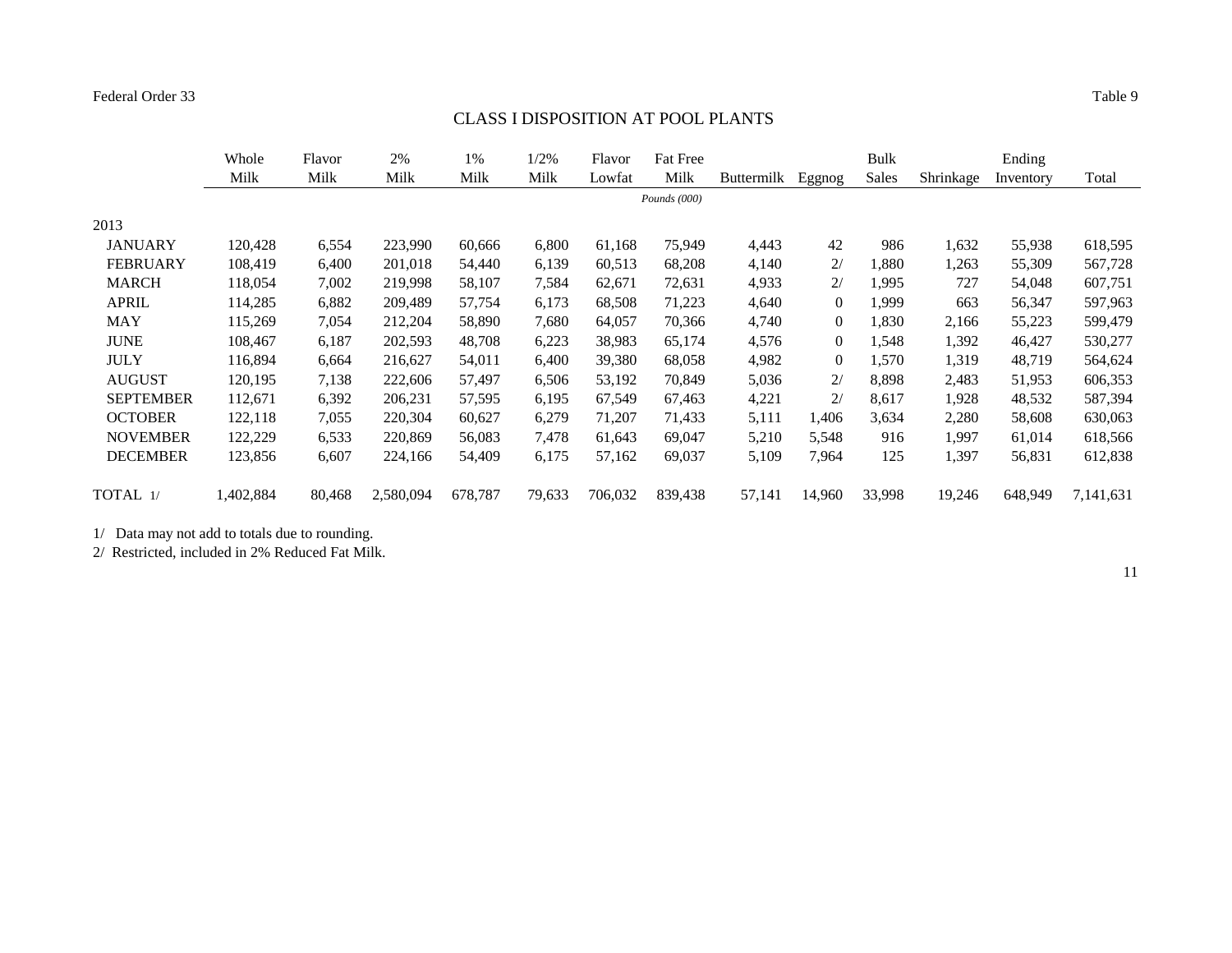# CLASS II DISPOSITION AT POOL PLANTS

|                  |         | Sour Cream        |         | Ice Cream     |              |           |                  |              |           |
|------------------|---------|-------------------|---------|---------------|--------------|-----------|------------------|--------------|-----------|
|                  |         | Dips, Yogurt      | Cottage | Mix, Conds. & | Skim         |           | Livestock        | Transfers to |           |
|                  | Cream   | & CL II Beverages | Cheese  | Comm. Foods   | Equiv.       | Shrinkage | Feed & Dump      | Other Orders | Total     |
|                  |         |                   |         |               | Pounds (000) |           |                  |              |           |
| 2013             |         |                   |         |               |              |           |                  |              |           |
| <b>JANUARY</b>   | 9,967   | 166,469           | 34,467  | 75,956        | 8,625        | 2/        | $\boldsymbol{0}$ | 4,637        | 300,122   |
| <b>FEBRUARY</b>  | 8,423   | 108,094           | 31,110  | 58,965        | 8,465        | 624       | $\boldsymbol{0}$ | 4,185        | 219,867   |
| <b>MARCH</b>     | 8,756   | 78,626            | 32,680  | 65,498        | 10,006       | 2/        | $\boldsymbol{0}$ | 5,517        | 201,083   |
| <b>APRIL</b>     | 7,720   | 80,372            | 36,642  | 63,539        | 11,643       | 2/        | $\boldsymbol{0}$ | 3,550        | 203,466   |
| <b>MAY</b>       | 8,870   | 156,682           | 33,255  | 107,234       | 12,979       | 15,101    | 1,891            | 5,946        | 341,958   |
| <b>JUNE</b>      | 8,480   | 91,832            | 31,299  | 75,181        | 11,499       | 2/        | $\boldsymbol{0}$ | 8,034        | 226,326   |
| <b>JULY</b>      | 6,976   | 61,594            | 37,760  | 59,177        | 12,321       | 2/        | $\boldsymbol{0}$ | 4,425        | 182,253   |
| <b>AUGUST</b>    | 9,673   | 102,694           | 35,047  | 73,241        | 10,936       | 198       | $\boldsymbol{0}$ | 8,263        | 240,052   |
| <b>SEPTEMBER</b> | 7,243   | 85,361            | 33,918  | 68,183        | 8,886        | 2/        | $\boldsymbol{0}$ | 6,339        | 209,931   |
| <b>OCTOBER</b>   | 9,575   | 72,290            | 35,339  | 63,870        | 8,097        | 2/        | $\boldsymbol{0}$ | 6,078        | 195,249   |
| <b>NOVEMBER</b>  | 8,216   | 63,338            | 28,947  | 47,212        | 6,372        | 2/        | $\boldsymbol{0}$ | 5,344        | 159,429   |
| <b>DECEMBER</b>  | 8,250   | 45,726            | 29,225  | 32,566        | 6,347        | 2/        | $\overline{0}$   | 5,287        | 127,401   |
| TOTAL 1/         | 102,151 | 1,113,078         | 399,689 | 790,622       | 116,174      | 15,922    | 1,891            | 67,606       | 2,607,135 |

1/ Data may not add to totals due to rounding.

2/ Restricted data, combined with Sour Cream, Dips and Yogurt.

12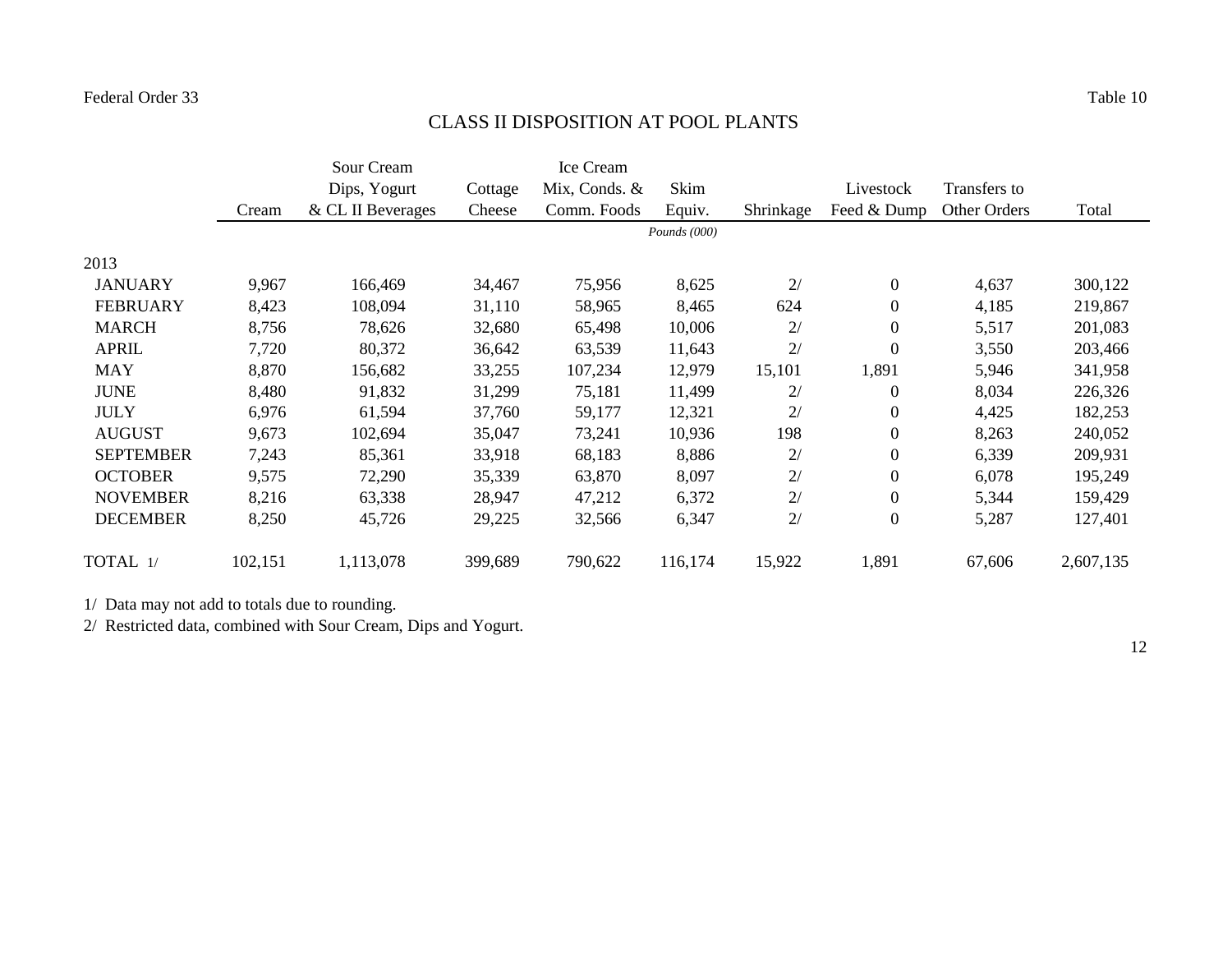|                  |           | Transfers to |                | Livestock Feed |           |
|------------------|-----------|--------------|----------------|----------------|-----------|
|                  | Cheese    | Other Orders | Shrinkage      | $&$ Dump       | Total     |
|                  |           |              | Pounds (000)   |                |           |
| 2013             |           |              |                |                |           |
| <b>JANUARY</b>   | 439,242   | 1,188        | $\overline{0}$ | $\overline{0}$ | 440,430   |
| <b>FEBRUARY</b>  | 416,899   | 1,242        | 10,974         | 1,236          | 430,351   |
| <b>MARCH</b>     | 478,753   | 1,001        | 9,769          | 1,173          | 490,697   |
| <b>APRIL</b>     | 487,045   | 898          | 9,966          | 1,282          | 499,191   |
| <b>MAY</b>       | 486,667   | 944          | $\overline{0}$ | $\theta$       | 487,611   |
| <b>JUNE</b>      | 481,913   | 11,708       | 10,552         | 1,717          | 505,890   |
| <b>JULY</b>      | 495,785   | 9,283        | 11,472         | 2,161          | 518,701   |
| <b>AUGUST</b>    | 486,174   | 4,344        | 12,613         | 1,745          | 504,876   |
| <b>SEPTEMBER</b> | 463,167   | 2,468        | 11,448         | 2,133          | 479,217   |
| <b>OCTOBER</b>   | 496,012   | 6,385        | 11,567         | 2,508          | 516,473   |
| <b>NOVEMBER</b>  | 484,994   | 12,062       | 10,596         | 1,762          | 509,413   |
| <b>DECEMBER</b>  | 488,806   | 15,280       | 9,495          | 2,577          | 516,158   |
| TOTAL 1/         | 5,705,458 | 66,803       | 108,452        | 18,295         | 5,899,008 |

### CLASS III DISPOSITION AT POOL PLANTS

1/ Data may not add to totals due to rounding.

13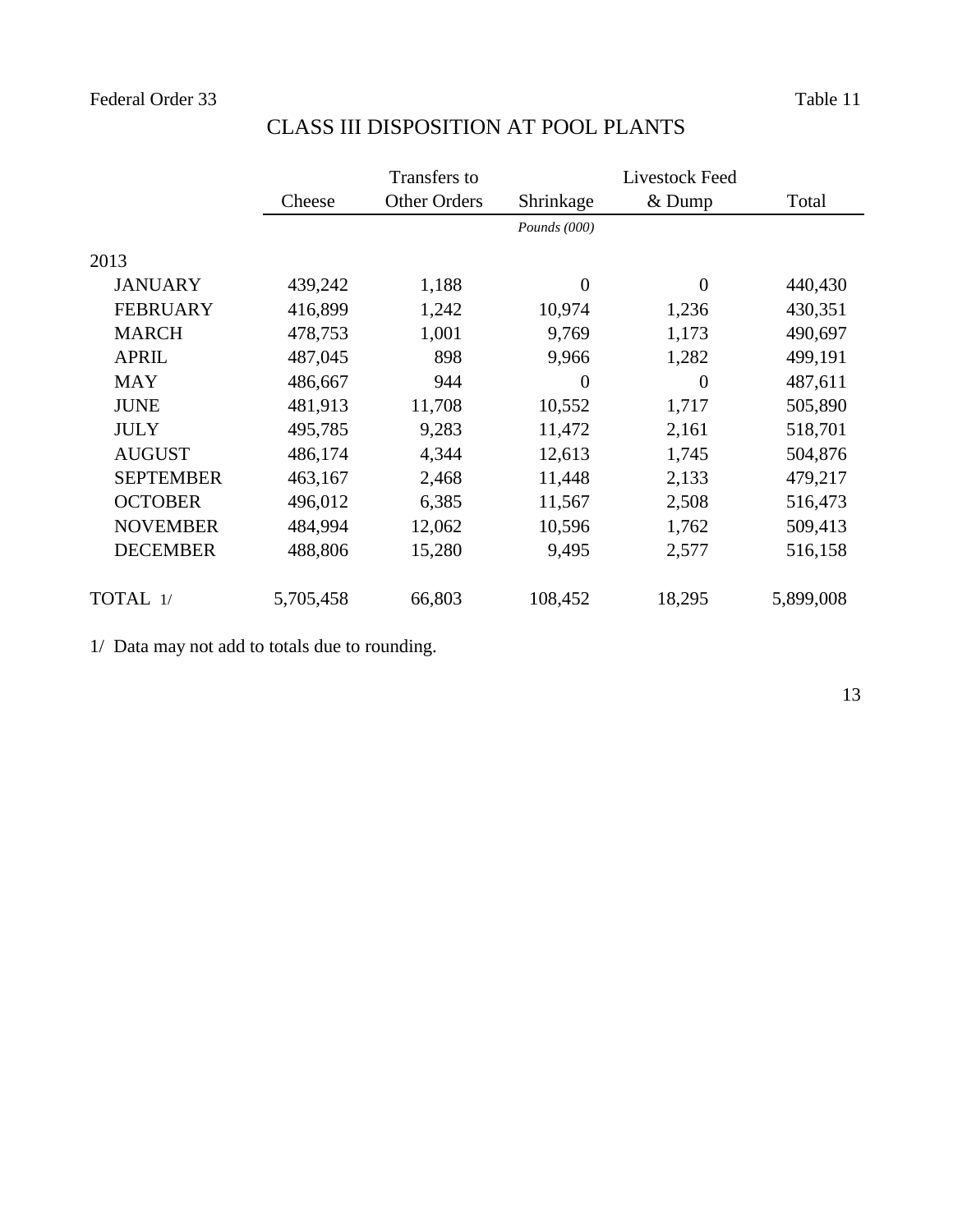# CLASS IV DISPOSITION AT POOL PLANTS

|                  |               | Whole   | Nonfat Dry Milk |                  | Skim         | Transfers |           |                  |           |
|------------------|---------------|---------|-----------------|------------------|--------------|-----------|-----------|------------------|-----------|
|                  |               | Milk    | Condensed       | Livestock Feed   | Equiv.       | To Other  | Ending    |                  |           |
|                  | <b>Butter</b> | Powder  | & Evaporated    | $&$ Dump         | Used to      | Orders    | Inventory | Shrinkage        | Total     |
|                  |               |         |                 |                  | Pounds (000) |           |           |                  |           |
| 2013             |               |         |                 |                  |              |           |           |                  |           |
| <b>JANUARY</b>   | 28,680        | 10,336  | 181,980         | 1,556            | 1,198        | 10,514    | 49,034    | 13,665           | 296,963   |
| <b>FEBRUARY</b>  | 27,648        | 8,507   | 193,179         | $\overline{0}$   | 1,085        | 8,456     | 34,252    | $\overline{0}$   | 273,128   |
| <b>MARCH</b>     | 24,600        | 10,488  | 173,187         | $\boldsymbol{0}$ | 1,317        | 9,743     | 44,752    | $\overline{0}$   | 264,088   |
| <b>APRIL</b>     | 40,643        | 7,500   | 167,288         | $\boldsymbol{0}$ | 1,121        | 8,400     | 30,291    | $\boldsymbol{0}$ | 255,243   |
| <b>MAY</b>       | 26,242        | 11,378  | 202,785         | $\boldsymbol{0}$ | 1,322        | 11,270    | 40,079    | $\boldsymbol{0}$ | 293,076   |
| <b>JUNE</b>      | 22,392        | 13,617  | 192,451         | $\overline{0}$   | 998          | 11,730    | 46,833    | $\boldsymbol{0}$ | 288,022   |
| <b>JULY</b>      | 16,551        | 10,582  | 126,914         | $\boldsymbol{0}$ | 1,234        | 11,127    | 34,957    | $\boldsymbol{0}$ | 201,365   |
| <b>AUGUST</b>    | 13,447        | 15,141  | 130,254         | $\boldsymbol{0}$ | 1,870        | 9,810     | 35,284    | $\boldsymbol{0}$ | 205,806   |
| <b>SEPTEMBER</b> | 12,167        | 12,630  | 77,375          | $\overline{0}$   | 1,807        | 8,554     | 42,397    | $\boldsymbol{0}$ | 154,930   |
| <b>OCTOBER</b>   | 13,584        | 4,978   | 63,154          | $\overline{0}$   | 2,559        | 19,336    | 28,739    | $\boldsymbol{0}$ | 132,350   |
| <b>NOVEMBER</b>  | 11,282        | 7,265   | 81,074          | $\overline{0}$   | 2,957        | 17,396    | 34,945    | $\boldsymbol{0}$ | 154,919   |
| <b>DECEMBER</b>  | 17,149        | 3,957   | 89,484          | $\boldsymbol{0}$ | 2,308        | 8,843     | 28,886    | $\boldsymbol{0}$ | 150,627   |
| TOTAL 1/         | 254,384       | 116,380 | 1,679,126       | 1,556            | 19,776       | 135,180   | 450,448   | 13,665           | 2,670,517 |

1/ Data may not add to totals due to rounding.

14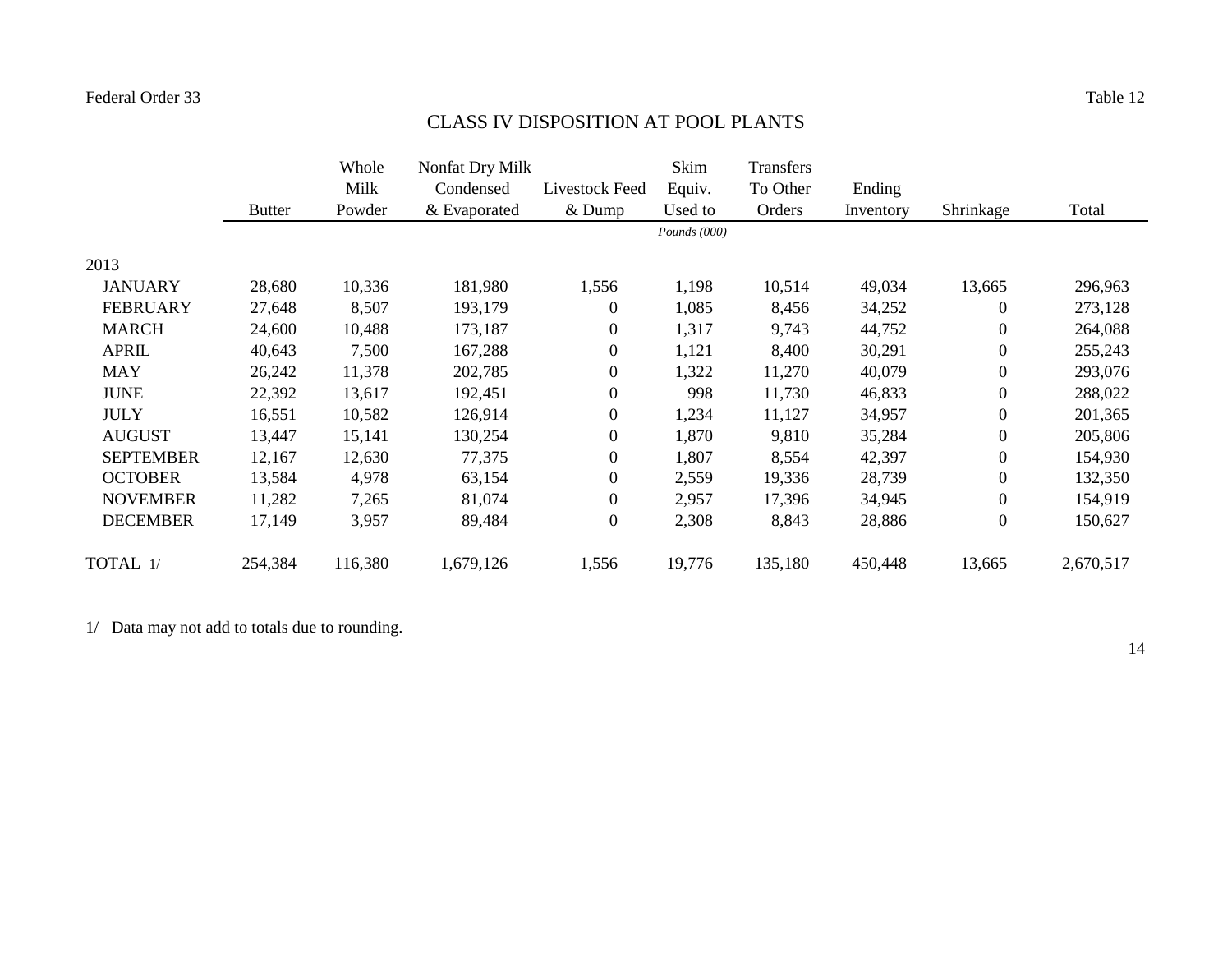#### MIDEAST RECEIPTS OF PRODUCER MILK BY STATE

|                  | <b>ILLINOIS</b> | <b>INDIANA</b>   | <b>IOWA</b>      | <b>KENTUCKY</b>      | MARYLAND 1/      | <b>MICHIGAN</b> |
|------------------|-----------------|------------------|------------------|----------------------|------------------|-----------------|
| 2013             |                 |                  | Pounds           |                      |                  |                 |
| <b>JANUARY</b>   | 1,928,448       | 192,991,387      | 42,255           | 618,118              | 4,022,892        | 724,254,751     |
| <b>FEBRUARY</b>  | 1,697,027       | 170,564,839      | 34,266           | 570,179              | 3,513,021        | 626,209,074     |
| <b>MARCH</b>     | 1,920,382       | 175,696,090      | $\boldsymbol{0}$ | 1,288,829            | 3,829,270        | 657,440,945     |
| <b>APRIL</b>     | 1,856,927       | 166,315,444      | $\overline{0}$   | 1,255,478            | 3,965,075        | 642, 203, 555   |
| <b>MAY</b>       | 1,785,153       | 198,668,290      | 0                | 1,401,057            | 4,288,416        | 711,534,699     |
| <b>JUNE</b>      | 1,117,420       | 163,010,738      | $\overline{0}$   | 1,077,770            | 4,208,977        | 666,260,181     |
| <b>JULY</b>      | 1,024,679       | 158,938,722      | $\boldsymbol{0}$ | 895,789              | 4,173,238        | 625,718,114     |
| <b>AUGUST</b>    | 2,204,878       | 166,092,216      | 2,008,287        | 872,077              | 4,171,007        | 650,008,047     |
| <b>SEPTEMBER</b> | 2,345,221       | 152,641,938      | 2,169,311        | 1,909,050            | 4,058,694        | 581,905,917     |
| <b>OCTOBER</b>   | 2,438,407       | 167,938,190      | 2,317,668        | 2,085,291            | 3,893,455        | 581,708,204     |
| <b>NOVEMBER</b>  | 2,457,203       | 167,948,038      | 2,141,068        | 1,892,285            | 3,703,042        | 575,210,310     |
| <b>DECEMBER</b>  | 6,090,225       | 158,420,508      | 2,142,168        | 1,757,202            | 4,103,374        | 591,114,921     |
| <b>TOTAL</b>     | 26,865,970      | 2,039,226,400    | 10,855,023       | 15,623,125           | 47,930,461       | 7,633,568,718   |
| <b>AVERAGE</b>   | 2,238,831       | 169,935,533      | 904,585          | 1,301,927            | 3,994,205        | 636,130,727     |
|                  | <b>NEW YORK</b> | <b>OHIO</b>      | PENNSYLVANIA     | <b>WEST VIRGINIA</b> | <b>WISCONSIN</b> | OTHER 2/        |
| 2013             |                 |                  | Pounds           |                      |                  |                 |
| <b>JANUARY</b>   | 95,971,169      | 377,780,175      | 95,949,535       | 2,263,313            | 36,473,755       | 506,343         |
| <b>FEBRUARY</b>  | 87, 346, 158    | 350,597,997      | 86,775,458       | 2,385,538            | 35,213,869       | 435,709         |
| <b>MARCH</b>     | 83,238,649      | 367,224,502      | 99,142,890       | 3,570,294            | 38,960,071       | 4,477,940       |
| <b>APRIL</b>     | 95,571,929      | 364,611,926      | 95,083,246       | 3,657,414            | 36,948,532       | 5,273,410       |
| <b>MAY</b>       | 100,400,542     | 407,123,295      | 102,779,686      | 3,886,979            | 30,110,928       | 6,291,298       |
| <b>JUNE</b>      | 98,166,731      | 340,058,734      | 95,512,324       | 3,593,667            | 37,260,181       | 3,183,999       |
| <b>JULY</b>      | 97, 234, 253    | 323, 367, 518    | 93,162,473       | 3,459,959            | 38,019,937       | 5,439,602       |
| <b>AUGUST</b>    | 95,173,618      | 343,755,797      | 101,017,423      | 3,294,100            | 48, 465, 759     | 507,000         |
| <b>SEPTEMBER</b> | 89,976,331      | 313,377,689      | 101,451,304      | 2,929,238            | 46,213,422       | 442,456         |
| <b>OCTOBER</b>   | 92,747,590      | 318,526,344      | 105,340,404      | 2,977,829            | 48,021,276       | 523,919         |
| <b>NOVEMBER</b>  | 89,319,729      | 316, 192, 384    | 99, 151, 389     | 2,801,585            | 44, 341, 930     | 792,345         |
| <b>DECEMBER</b>  | 55,761,447      | 314,912,977      | 101,125,453      | 2,887,278            | 41,418,749       | 4,695,367       |
| <b>TOTAL</b>     | 1,080,908,146   | 4, 137, 529, 338 | 1,176,491,585    | 37,707,194           | 481,448,409      | 32,569,388      |
| <b>AVERAGE</b>   | 90,075,679      | 344,794,112      | 98,040,965       | 3,142,266            | 40,120,701       | 2,714,116       |

1/ Includes restricted Massachusetts counties.

2/ 'Other' includes Idaho, North Carolina, New Mexico, Minnesota, Missouri, Tennessee, Texas and Virginia.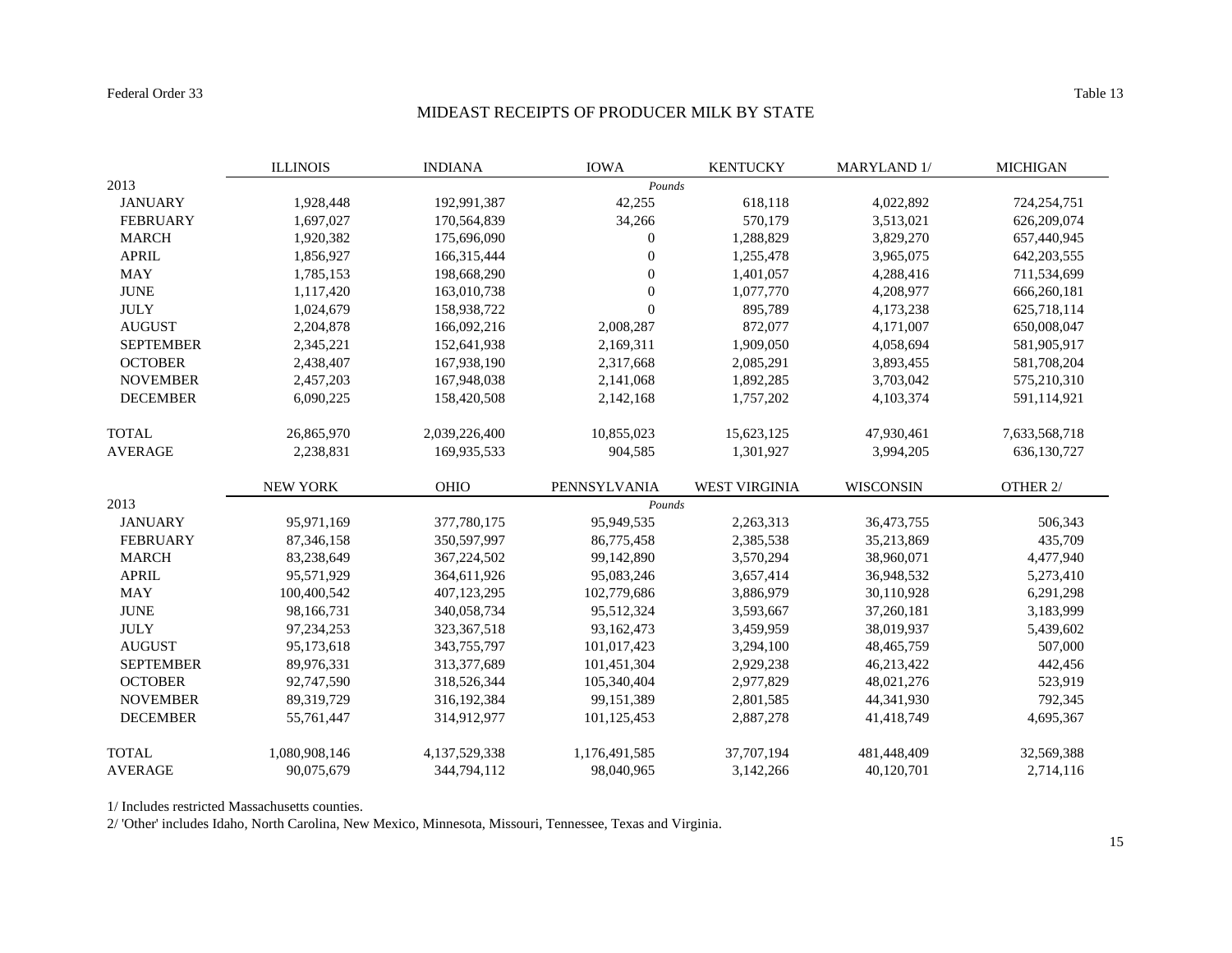#### MIDEAST NUMBER OF PRODUCERS BY STATE

|                  | <b>ILLINOIS</b> | <b>INDIANA</b> | <b>IOWA</b>      | <b>KENTUCKY</b>      | MARYLAND 1/      | <b>MICHIGAN</b> |
|------------------|-----------------|----------------|------------------|----------------------|------------------|-----------------|
| 2013             |                 |                |                  |                      |                  |                 |
| <b>JANUARY</b>   | 19              | 1,052          | $\overline{4}$   | 15                   | 41               | 1,660           |
| <b>FEBRUARY</b>  | 18              | 1,046          | 3                | 13                   | 41               | 1,647           |
| <b>MARCH</b>     | $22\,$          | 1,049          | $\boldsymbol{0}$ | 38                   | 40               | 1,639           |
| <b>APRIL</b>     | 18              | 1,047          | $\boldsymbol{0}$ | 18                   | 41               | 1,641           |
| <b>MAY</b>       | 20              | 1,041          | $\boldsymbol{0}$ | 40                   | 42               | 1,630           |
| <b>JUNE</b>      | 17              | 1,033          | $\boldsymbol{0}$ | $22\,$               | 42               | 1,624           |
| <b>JULY</b>      | 22              | 1,032          | $\boldsymbol{0}$ | 31                   | 42               | 1,577           |
| <b>AUGUST</b>    | 31              | 1,029          | 11               | 22                   | 43               | 1,624           |
| <b>SEPTEMBER</b> | 31              | 1,015          | 19               | 66                   | 45               | 1,616           |
| <b>OCTOBER</b>   | 31              | 1,012          | 20               | 55                   | 42               | 1,607           |
| <b>NOVEMBER</b>  | 31              | 1,020          | 19               | 55                   | 42               | 1,607           |
| <b>DECEMBER</b>  | 30              | 1,026          | 11               | 48                   | 40               | 1,578           |
| <b>AVERAGE</b>   | 24              | 1,034          | $\overline{7}$   | 35                   | 42               | 1,621           |
|                  | NEW YORK        | OHIO           | PENNSYLVANIA     | <b>WEST VIRGINIA</b> | <b>WISCONSIN</b> | OTHER 3/        |
| 2013             |                 |                |                  |                      |                  |                 |
| <b>JANUARY</b>   | 294             | 2,042          | 887              | 34                   | 64               | 19              |
| <b>FEBRUARY</b>  | 294             | 2,020          | 903              | 45                   | 36               | 20              |
| <b>MARCH</b>     | 292             | 2,084          | 955              | 47                   | 38               | 33              |
| <b>APRIL</b>     | 288             | 2,081          | 887              | 48                   | 33               | 28              |
| <b>MAY</b>       | 293             | 2,074          | 895              | 48                   | 32               | 30              |
| <b>JUNE</b>      | 292             | 2,056          | 924              | 47                   | 40               | 29              |
| <b>JULY</b>      | 290             | 2,033          | 912              | 45                   | 41               | 35              |
| <b>AUGUST</b>    | 293             | 2,068          | 951              | 46                   | 81               | 20              |
| <b>SEPTEMBER</b> | 292             | 2,028          | 1,033            | 46                   | 81               | 21              |
| <b>OCTOBER</b>   | 284             | 2,068          | 948              | 46                   | 74               | 23              |
| <b>NOVEMBER</b>  | 285             | 1,971          | 935              | 44                   | 81               | 24              |
| <b>DECEMBER</b>  | 288             | 1,980          | 904              | 45                   | 73               | 30              |
| <b>AVERAGE</b>   | 290             | 2,042          | 928              | 45                   | 56               | 26              |

1/ Includes restricted Massachusetts counties.

2/ 'Other' includes Idaho, North Carolina, New Mexico, Minnesota, Missouri, Tennessee, Texas and Virginia.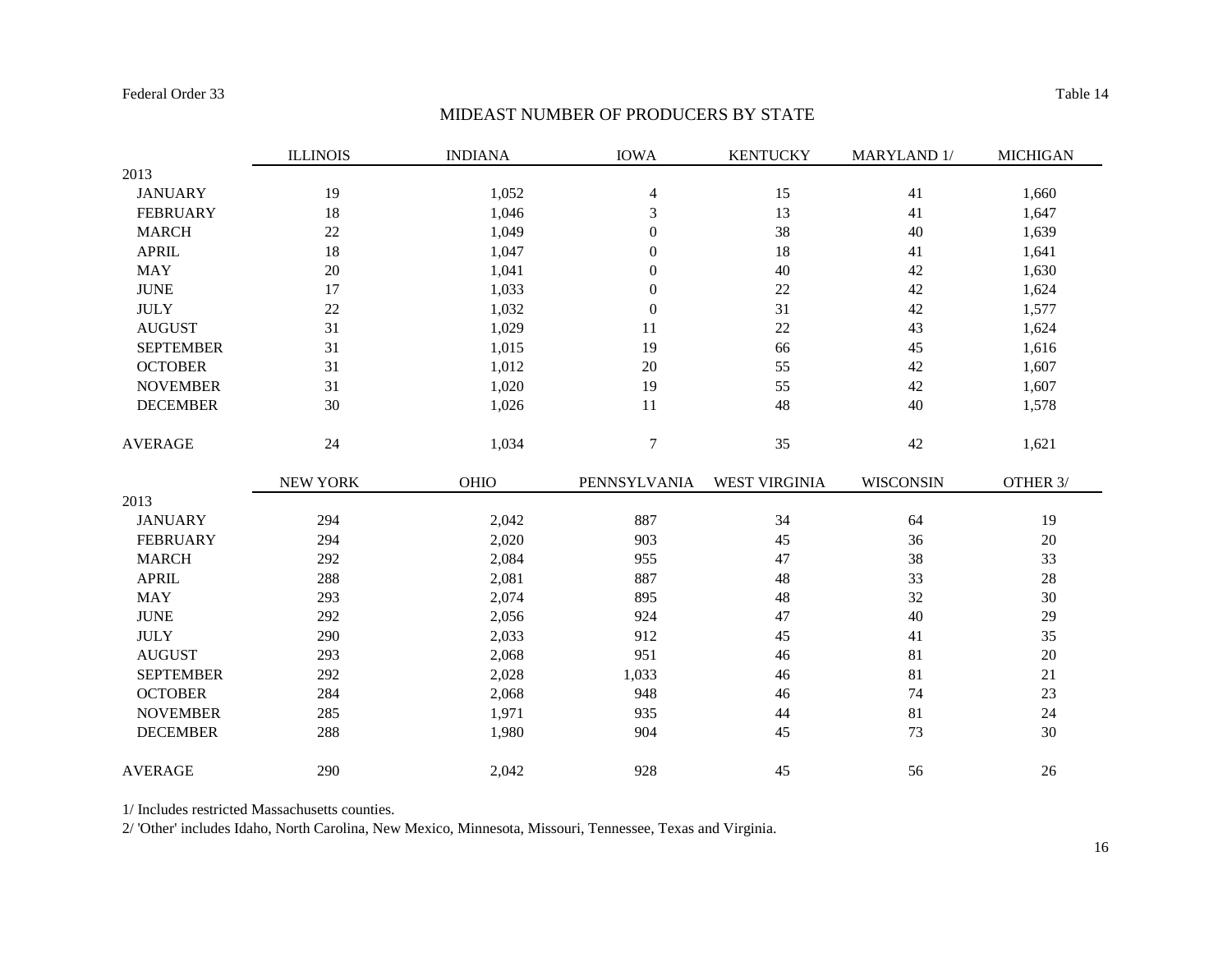Federal Order 33

#### MIDEAST PRODUCER MILK PER PRODUCER BY STATE

|                  | <b>ILLINOIS</b> | <b>INDIANA</b> | <b>IOWA</b>      | <b>KENTUCKY</b>      | MARYLAND 1/      | <b>MICHIGAN</b> |
|------------------|-----------------|----------------|------------------|----------------------|------------------|-----------------|
| 2013             |                 |                |                  | Pounds               |                  |                 |
| <b>JANUARY</b>   | 101,497         | 183,452        | 10,564           | 41,208               | 98,119           | 436,298         |
| <b>FEBRUARY</b>  | 94,279          | 163,064        | 11,422           | 43,860               | 85,683           | 380,212         |
| <b>MARCH</b>     | 87,290          | 167,489        | $\boldsymbol{0}$ | 33,917               | 95,732           | 401,123         |
| <b>APRIL</b>     | 103,163         | 158,850        | $\boldsymbol{0}$ | 69,749               | 96,709           | 391,349         |
| <b>MAY</b>       | 89,258          | 190,844        | $\boldsymbol{0}$ | 35,026               | 102,105          | 436,524         |
| <b>JUNE</b>      | 65,731          | 157,803        | $\boldsymbol{0}$ | 48,990               | 100,214          | 410,259         |
| <b>JULY</b>      | 46,576          | 154,010        | $\boldsymbol{0}$ | 28,896               | 99,363           | 396,777         |
| <b>AUGUST</b>    | 71,125          | 161,411        | 182,572          | 39,640               | 97,000           | 400,251         |
| <b>SEPTEMBER</b> | 75,652          | 150,386        | 114,174          | 28,925               | 90,193           | 360,090         |
| <b>OCTOBER</b>   | 78,658          | 165,947        | 115,883          | 37,914               | 92,701           | 361,984         |
| <b>NOVEMBER</b>  | 79,265          | 164,655        | 112,688          | 34,405               | 88,168           | 357,940         |
| <b>DECEMBER</b>  | 203,008         | 154,406        | 194,743          | 36,608               | 102,584          | 374,598         |
| <b>AVERAGE</b>   | 91,292          | 164,360        | 61,837           | 39,928               | 95,714           | 392,284         |
|                  | NEW YORK        | OHIO           | PENNSYLVANIA     | <b>WEST VIRGINIA</b> | <b>WISCONSIN</b> | OTHER 3/        |
| 2013             |                 |                |                  | Pounds               |                  |                 |
| <b>JANUARY</b>   | 326,433         | 185,005        | 108,173          | 66,568               | 569,902          | 26,650          |
| <b>FEBRUARY</b>  | 297,096         | 173,563        | 96,097           | 53,012               | 978,163          | 21,785          |
| <b>MARCH</b>     | 285,064         | 176,211        | 103,815          | 75,964               | 1,025,265        | 135,695         |
| <b>APRIL</b>     | 331,847         | 175,210        | 107,196          | 76,196               | 1,119,652        | 188,336         |
| <b>MAY</b>       | 342,664         | 196,299        | 114,838          | 80,979               | 940,967          | 209,710         |
| <b>JUNE</b>      | 336,187         | 165,398        | 103,368          | 76,461               | 931,505          | 109,793         |
| <b>JULY</b>      | 335,291         | 159,059        | 102,152          | 76,888               | 927,316          | 155,417         |
| <b>AUGUST</b>    | 324,825         | 166,226        | 106,222          | 71,611               | 598,343          | 25,350          |
| <b>SEPTEMBER</b> | 308,138         | 154,525        | 98,210           | 63,679               | 570,536          | 21,069          |
| <b>OCTOBER</b>   | 326,576         | 154,026        | 111,119          | 64,735               | 648,936          | 22,779          |
| <b>NOVEMBER</b>  | 313,403         | 160,422        | 106,044          | 63,672               | 547,431          | 33,014          |
| <b>DECEMBER</b>  | 193,616         | 159,047        | 111,864          | 64,162               | 567,380          | 156,512         |
| <b>AVERAGE</b>   | 310,095         | 168,749        | 105,758          | 69,494               | 785,450          | 92,176          |

1/ Includes restricted Massachusetts counties.

2/ 'Other' includes Idaho, North Carolina, New Mexico, Minnesota, Missouri, Tennessee, Texas and Virginia.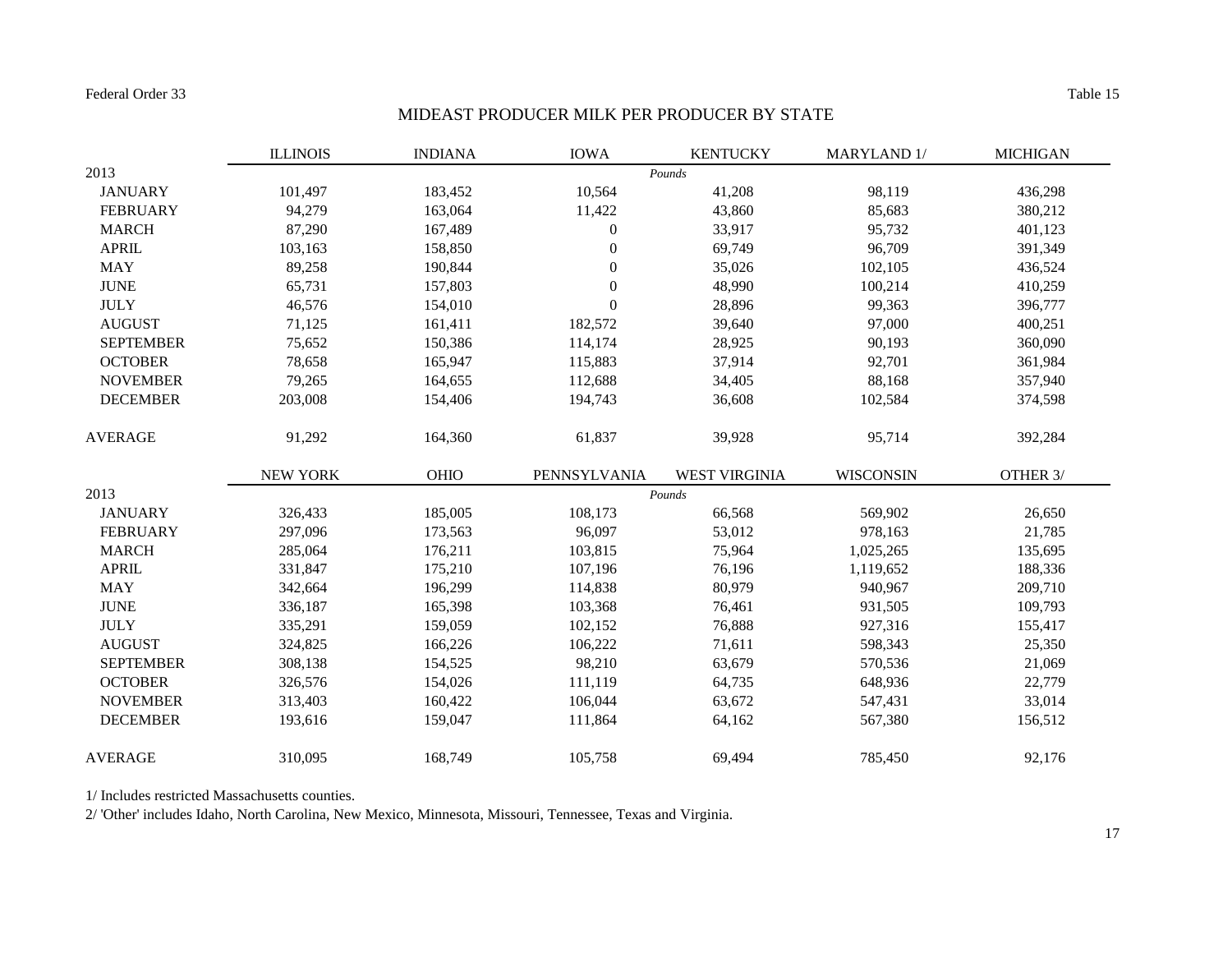|          |               | May 2013                 |                  | December 2013            |             |  |
|----------|---------------|--------------------------|------------------|--------------------------|-------------|--|
|          |               | <b>Producer Count</b>    | Pounds           | Producer Count           | Pounds      |  |
|          |               |                          |                  |                          |             |  |
| Illinois | Iroquois      | 4                        | 412,805          | 3                        | 260,338     |  |
|          | Jo Daviess    | $\boldsymbol{0}$         | $\boldsymbol{0}$ | 8                        | 2,154,150   |  |
|          | Kankakee      | 3                        | 407,297          | 3                        | 405,532     |  |
|          | Stephenson    | $\boldsymbol{0}$         | $\boldsymbol{0}$ | 3                        | 1,965,243   |  |
|          | <b>Will</b>   | 6                        | 633,768          | 6                        | 741,821     |  |
|          | Miscellaneous | $\overline{7}$           | 331,283          | $\overline{7}$           | 563,141     |  |
| Total    |               | 20                       | 1,785,153        | 30                       | 6,090,225   |  |
| Indiana  | Adams         | 30                       | 7,264,996        | 29                       | 8,316,310   |  |
|          | Allen         | 31                       | 3,017,529        | 29                       | 2,890,808   |  |
|          | Bartholomew   | 5                        | 234,215          | 6                        | 310,356     |  |
|          | Boone         | 3                        | 324,489          | 3                        | 234,346     |  |
|          | Carroll       | 3                        | 85,995           | 4                        | 97,029      |  |
|          | Cass          | 3                        | 791,803          | ${\bf R}$                | $\mathbf R$ |  |
|          | Clay          | $\overline{\mathcal{A}}$ | 386,638          | 4                        | 135,674     |  |
|          | Dearborn      | 3                        | 286,967          | $\mathbf R$              | $\mathbf R$ |  |
|          | Decatur       | 4                        | 2,411,575        | $\overline{\mathcal{A}}$ | 1,307,149   |  |
|          | DeKalb        | 12                       | 4,391,258        | 11                       | 1,629,774   |  |
|          | Delaware      | 5                        | 596,914          | 5                        | 70,774      |  |
|          | Elkhart       | 197                      | 32,502,191       | 197                      | 23,447,224  |  |
|          | Franklin      | 4                        | 355,730          | 4                        | 834,572     |  |
|          | Fulton        | 28                       | 4,690,129        | $27\,$                   | 4,024,862   |  |
|          | Henry         | $\overline{7}$           | 3,781,947        | 7                        | 669,534     |  |
|          | Howard        | 9                        | 544,779          | 9                        | 480,592     |  |
|          | Huntington    | 10                       | 3,694,229        | 11                       | 2,495,198   |  |
|          | Jackson       | 8                        | 933,773          | $10\,$                   | 885,165     |  |
|          | Jasper        | 3                        | 13,567,336       | 3                        | 12,871,658  |  |
|          | Jay           | 12                       | 2,758,227        | 12                       | 1,580,060   |  |
|          | Jefferson     | 3                        | 456,287          | 3                        | 399,872     |  |
|          | Kosciusko     | $30\,$                   | 8,815,778        | $30\,$                   | 8,152,394   |  |
|          | LaGrange      | 248                      | 12,222,825       | 243                      | 7,532,502   |  |
|          | Lake          | 3                        | 559,260          | 3                        | 493,727     |  |
|          | LaPorte       | $18\,$                   | 6,683,767        | 17                       | 4,289,655   |  |
|          | Marshall      | 50                       | 14,765,108       | 48                       | 12,726,423  |  |
|          | Miami         | $8\,$                    | 1,200,291        | 8                        | 1,192,325   |  |
|          | Morgan        | $\mathbf R$              | $\mathbf R$      | 4                        | 436,850     |  |
|          | Montgomery    | 6                        | 453,457          | 6                        | 363,140     |  |
|          | Newton        | 3                        | 19,802,701       | 3                        | 19,500,574  |  |
|          | Noble         | 36                       | 6,059,060        | 37                       | 4,286,659   |  |
|          | Parke         | 36                       | 2,275,990        | 33                       | 1,696,304   |  |
|          | Porter        | $\mathfrak s$            | 1,212,072        | 5                        | 655,352     |  |
|          | Pulaski       | $\mathfrak s$            | 5,101,877        | 5                        | 2,920,918   |  |
|          | Randolph      | 8                        | 1,088,643        | $\,8$                    | 913,998     |  |
|          | Ripley        | 4                        | 426,438          | $\overline{\mathcal{A}}$ | 361,050     |  |
|          | Rush          | 10                       | 848,191          | 10                       | 1,103,550   |  |
|          | Shelby        | $\overline{7}$           | 822,557          | $\boldsymbol{7}$         | 622,748     |  |
|          | St. Joseph    | $18\,$                   | 3,023,694        | 16                       | 2,007,086   |  |
|          | Steuben       | 17                       | 3,654,381        | 17                       | 3,995,731   |  |
|          | Switzerland   | 4                        | 463,992          | 4                        | 339,977     |  |
|          | Wabash        | 14                       | 1,884,219        | 14                       | 3,378,409   |  |
|          | Washington    | 3                        | 268,243          | 3                        | 414,041     |  |
|          | Wayne         | 67                       | 6,638,766        | 66                       | 4,897,798   |  |
|          | Wells         | 12                       | 4,247,662        | 12                       | 4,775,968   |  |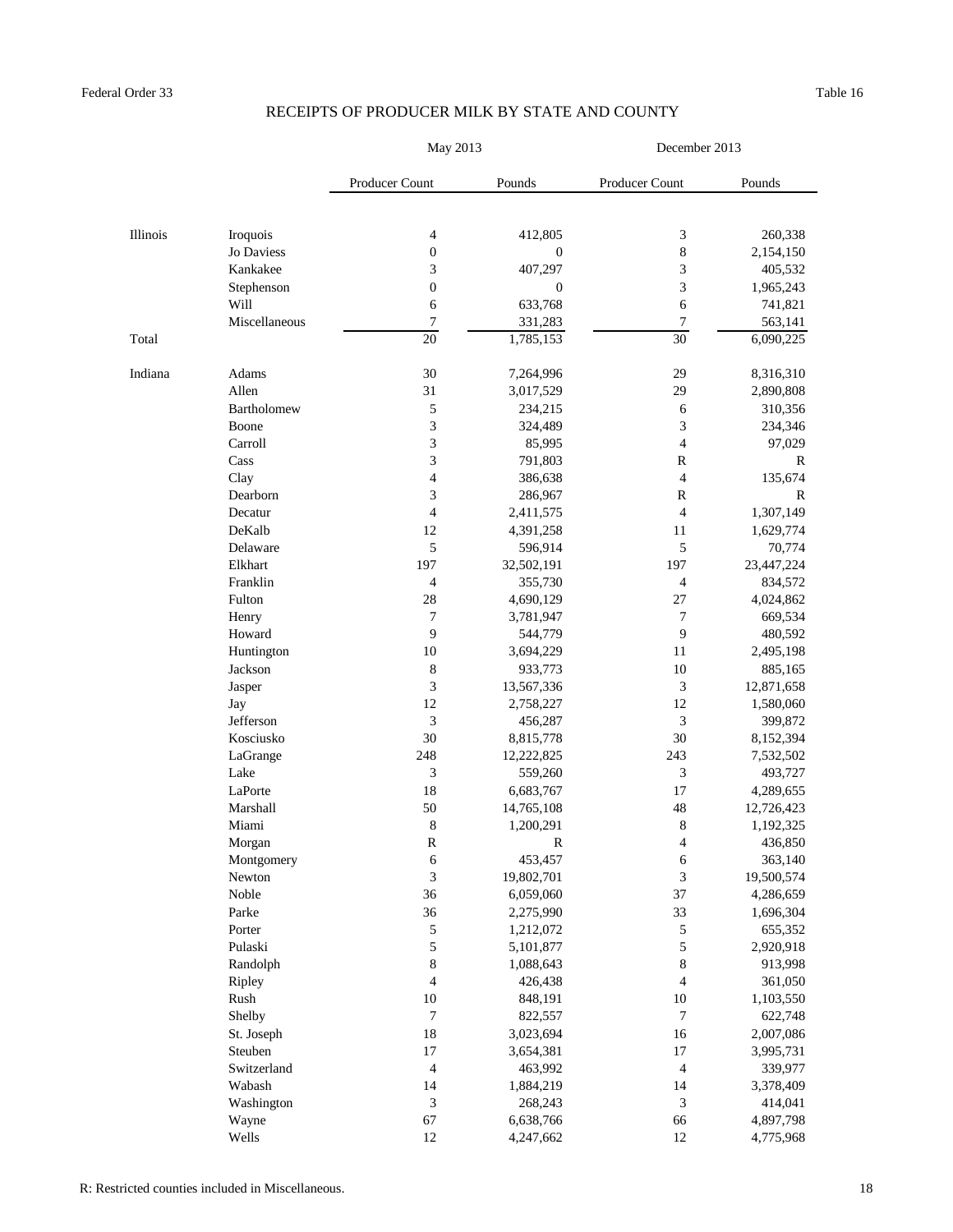|              |                       | May 2013                 |                        | December 2013           |                        |  |
|--------------|-----------------------|--------------------------|------------------------|-------------------------|------------------------|--|
|              |                       | Producer Count           | Pounds                 | Producer Count          | Pounds                 |  |
| $IN$ (cont.) | White                 | 3                        | 433,016                | 3                       | 361,340                |  |
|              | Whitley               | 11                       | 1,589,303              | 11                      | 2,102,494              |  |
|              | Miscellaneous         | 31                       | 11,049,992             | 31                      | 6,218,538              |  |
| Total        |                       | 1,041                    | 198,668,290            | 1,026                   | 158,420,508            |  |
| Iowa         | Dubuque               | $\boldsymbol{0}$         | $\theta$               | 9                       | 1,528,476              |  |
|              | Miscellaneous         | $\boldsymbol{0}$         | $\boldsymbol{0}$       | $\overline{2}$          | 613,692                |  |
| Total        |                       | $\overline{0}$<br>$0\,0$ | $\overline{0}$         | 11                      | 2,142,168              |  |
| Kentucky     | <b>Bracken</b>        | $\boldsymbol{0}$         | $\overline{0}$         | 3                       | 90,531                 |  |
|              | Christian             | 4                        | 88,920                 | 5                       | 85,081                 |  |
|              | Fleming               | 6                        | 438,229                | 9                       | 489,772                |  |
|              | Harrison              | $\boldsymbol{0}$         | $\boldsymbol{0}$       | 4                       | 103,898                |  |
|              | Henry                 | 3                        | 31,129                 | $\boldsymbol{0}$        | $\theta$               |  |
|              | Mason                 | $\mathbf R$              | $\mathbf R$            | 7                       | 313,550                |  |
|              | Robertson             | $\boldsymbol{0}$         | $\overline{0}$         | 5                       | 173,726                |  |
|              | Shelby                | 13                       | 161,030                | $\boldsymbol{0}$        | $\overline{0}$         |  |
|              | Todd                  | 4                        | 250,781                | 5                       | 184,378                |  |
|              | Miscellaneous         | 10                       | 430,968                | 10                      | 316,266                |  |
| Total        |                       | 40                       | 1,401,057              | 48                      | 1,757,202              |  |
| Maryland     | Garrett               | 40                       | 2,909,658              | 37                      | 2,368,343              |  |
|              | Miscellaneous 1/      | $\overline{2}$           | 1,378,758              | $\mathfrak{Z}$          | 1,735,031              |  |
| Total        |                       | 42                       | 4,288,416              | 40                      | 4,103,374              |  |
| Michigan     | Alcona                | 9                        | 1,944,068              | $8\,$                   | 1,669,359              |  |
|              | Alger                 | 3                        | 133,078                | 3                       | 139,635                |  |
|              | Allegan               | 69                       | 33,850,098             | $70\,$                  | 24,301,064             |  |
|              | Alpena                | 35                       | 5,595,282              | 33                      | 4,852,400              |  |
|              | Antrim                | 4                        | 1,048,524              | 4                       | 1,102,737              |  |
|              | Arenac                | 22                       | 8,332,194              | 23                      | 7,866,086              |  |
|              | Baraga                | $\overline{4}$           | 483,172                | $\overline{4}$          | 452,989                |  |
|              | <b>Barry</b>          | 34                       | 31,345,814             | 31                      | 19,920,638             |  |
|              | <b>Bay</b><br>Berrien | 9<br>9                   | 2,160,004<br>4,037,829 | $\overline{7}$<br>$8\,$ | 1,790,247<br>3,628,752 |  |
|              | <b>Branch</b>         | 25                       | 5,965,025              | $25\,$                  | 4,300,872              |  |
|              | Calhoun               | 21                       | 12,553,961             | $22\,$                  | 10,468,694             |  |
|              | Cass                  | 5                        | 550,825                | 6                       | 195,455                |  |
|              | Charlevoix            | 5                        | 272,239                | 5                       | 975,857                |  |
|              | Cheboygan             | 5                        | 1,049,760              | 5                       | 911,424                |  |
|              | Chippewa              | 9                        | 900,923                | 9                       | 806,032                |  |
|              | Clare                 | 27                       | 3,016,742              | 27                      | 2,136,889              |  |
|              | Clinton               | 64                       | 62,285,191             | 64                      | 59,822,016             |  |
|              | Delta                 | 11                       | 824,468                | $10\,$                  | 638,346                |  |
|              | Dickinson             | 3                        | 546,588                | $\mathbf R$             | $\mathbf R$            |  |
|              | Eaton                 | 28                       | 2,990,887              | 26                      | 2,481,397              |  |
|              | Emmet                 | $\mathfrak s$            | 508,924                | 5                       | 498,435                |  |
|              | Genesee               | $\,8\,$                  | 2,108,780              | $\overline{7}$          | 1,953,614              |  |
|              | Gladwin               | 11                       | 1,493,681              | 10                      | 1,154,818              |  |
|              | <b>Grand Traverse</b> | $\overline{4}$           | 135,952                | 4                       | 259,777                |  |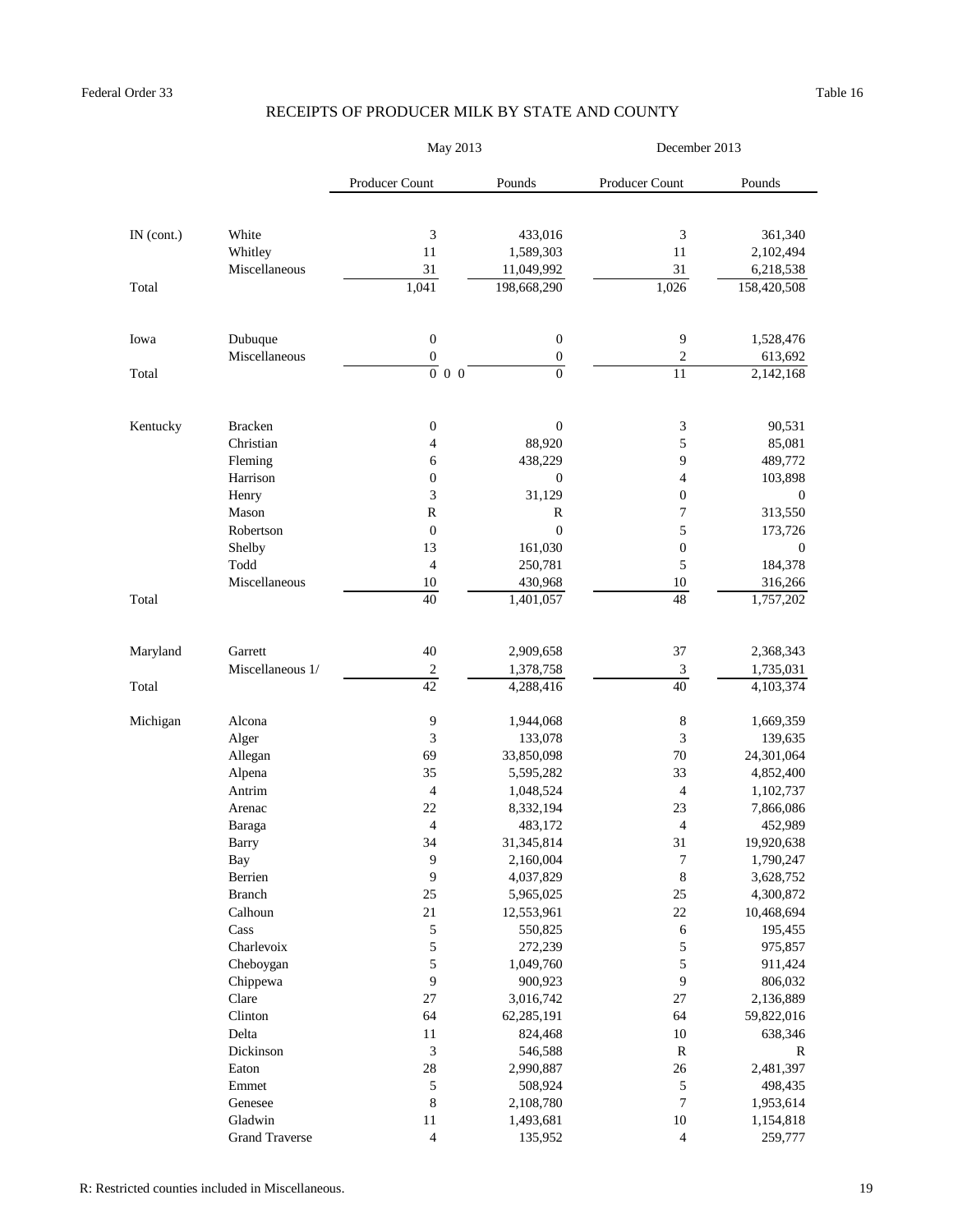|            |                | May 2013         |              | December 2013  |             |  |
|------------|----------------|------------------|--------------|----------------|-------------|--|
|            |                | Producer Count   | Pounds       | Producer Count | Pounds      |  |
|            |                |                  |              |                |             |  |
| MI (cont.) | Gratiot        | 36               | 45,655,621   | 37             | 44,648,468  |  |
|            | Hillsdale      | 36               | 10,049,068   | 37             | 6,255,082   |  |
|            | Huron          | 89               | 77,840,864   | 85             | 58,010,730  |  |
|            | Ingham         | 28               | 9,121,045    | 29             | 8,436,301   |  |
|            | Ionia          | 53               | 35,256,350   | 53             | 31,195,375  |  |
|            | Iosco          | 14               | 1,838,130    | 13             | 1,074,259   |  |
|            | Isabella       | 41               | 15,482,375   | 41             | 13,503,366  |  |
|            | Jackson        | 21               | 7,112,130    | 21             | 5,863,840   |  |
|            | Kalamazoo      | $\boldsymbol{7}$ | 12,351,816   | 6              | 11,120,935  |  |
|            | Kent           | 38               | 17,916,471   | 36             | 11,760,039  |  |
|            | Lapeer         | 34               | 4,075,570    | 31             | 3,303,657   |  |
|            | Leelanau       | $\overline{4}$   | 212,934      | $\overline{4}$ | 265,674     |  |
|            | Lenawee        | 28               | 18,874,675   | 29             | 17,146,171  |  |
|            | Livingston     | $14$             | 5,296,228    | 13             | 4,873,742   |  |
|            | Mackinac       | 5                | 1,296,120    | 5              | 1,353,286   |  |
|            | Macomb         | 10               | 601,145      | $\overline{4}$ | 194,020     |  |
|            | Mason          | 19               | 2,452,026    | 19             | 1,743,064   |  |
|            | Mecosta        | 30               | 6,371,870    | 29             | 5,910,441   |  |
|            | Menominee      | 16               | 4,694,920    | 16             | 4,780,055   |  |
|            | Midland        | $\mathbf R$      | $\mathbb{R}$ | 3              | 1,643,238   |  |
|            | Missaukee      | $46\,$           | 29,439,083   | 46             | 24,073,501  |  |
|            | Monroe         | 5                | 875,075      | 5              | 749,436     |  |
|            | Montcalm       | 58               | 19,093,407   | 57             | 15,938,622  |  |
|            | Montmorency    | $\boldsymbol{7}$ | 1,425,766    | 8              | 1,269,421   |  |
|            | Muskegon       | 20               | 17,962,293   | 19             | 14,413,938  |  |
|            | Newaygo        | 64               | 17,276,013   | 58             | 15,128,772  |  |
|            | Oceana         | $8\,$            | 924,166      | $8\,$          | 800,647     |  |
|            | Ogemaw         | 40               | 11,033,148   | 37             | 8,559,734   |  |
|            | Osceola        | 46               | 12,426,533   | 42             | 8,804,561   |  |
|            | Oscoda         | 14               | 1,078,199    | 13             | 890,990     |  |
|            | Ottawa         | 66               | 44,507,386   | 64             | 41,856,364  |  |
|            | Presque Isle   | 7                | 1,755,622    | 7              | 1,492,156   |  |
|            | Saginaw        | 18               | 5,255,468    | 17             | 4,678,779   |  |
|            | Sanilac        | 116              | 41,596,289   | 116            | 34,141,090  |  |
|            | Shiawassee     | 18               | 5,619,712    | 18             | 5,272,371   |  |
|            | St. Clair      | 14               | 2,493,103    | 11             | 1,701,454   |  |
|            | St. Joseph     | 28               | 7,765,712    | 29             | 4,303,284   |  |
|            | Tuscola        | 41               | 15,607,986   | 39             | 10,572,521  |  |
|            | Van Buren      | 11               | 6,883,580    | 11             | 5,599,735   |  |
|            | Washtenaw      | 25               | 4,202,912    | 23             | 3,922,560   |  |
|            | Wexford        | 14               | 877,752      | 12             | 630,176     |  |
|            | Miscellaneous  | 12               | 2,802,127    | 11             | 905,533     |  |
| Total      |                | 1,630            | 711,534,699  | 1,578          | 591,114,921 |  |
| Minnesota  | <b>Stearns</b> | $8\,$            | 159,444      | $\overline{7}$ | 197,941     |  |
|            | Todd           | 6                | 51,118       | 6              | 61,278      |  |
|            | Miscellaneous  | 5                | 314,076      | 6              | 350,790     |  |
| Total      |                | 19               | 524,638      | 19             | 610,009     |  |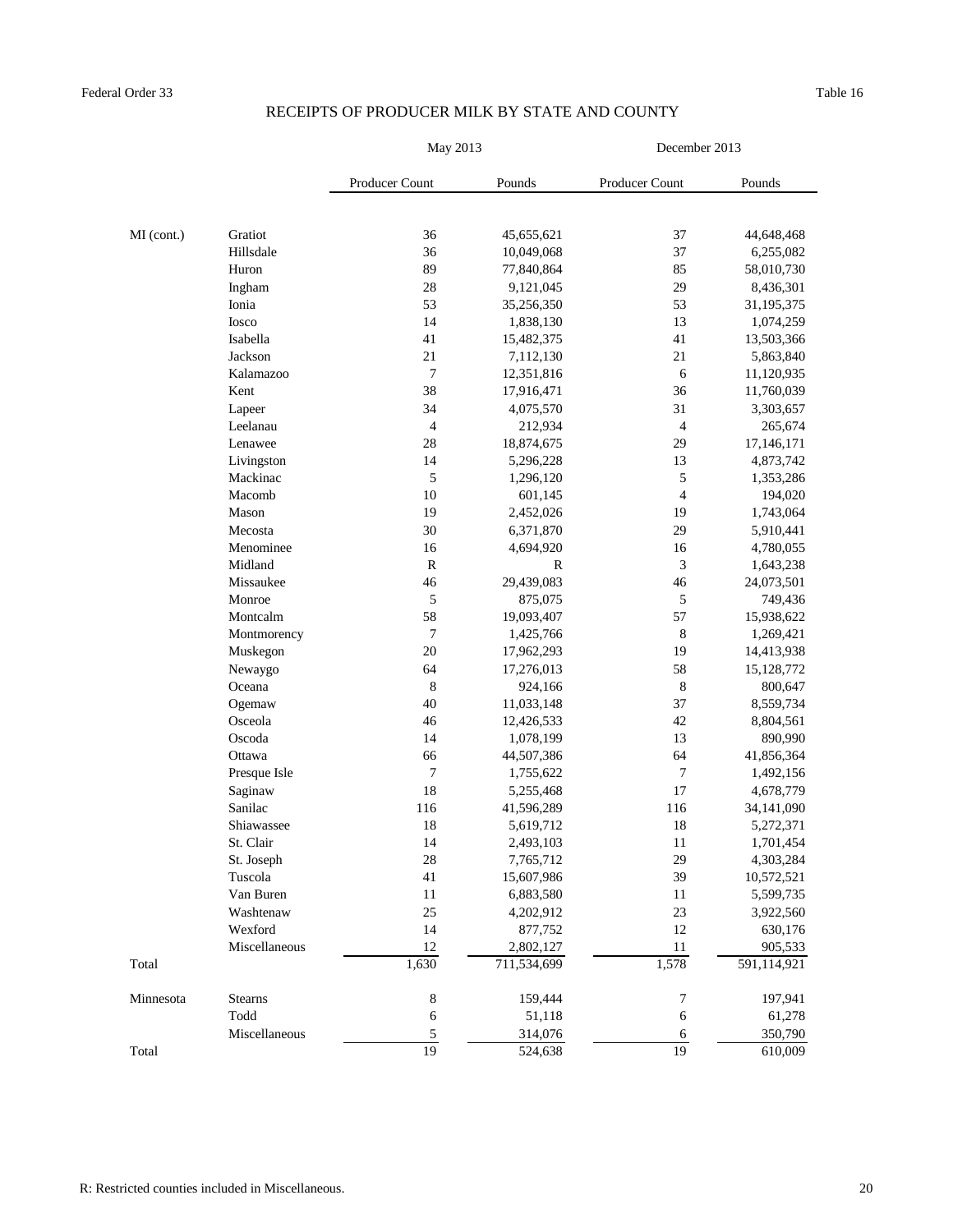|          |               | May 2013                 |             | December 2013            |             |  |
|----------|---------------|--------------------------|-------------|--------------------------|-------------|--|
|          |               | <b>Producer Count</b>    | Pounds      | Producer Count           | Pounds      |  |
|          |               |                          |             |                          |             |  |
| New York | Cattaraugus   | 62                       | 19,106,002  | 59                       | 16,270,274  |  |
|          | Chautauqua    | 171                      | 28,448,209  | 170                      | 26,160,273  |  |
|          | Erie          | 11                       | 3,182,740   | 11                       | 2,267,524   |  |
|          | Genesee       | 6                        | 5,329,014   | $\mathfrak s$            | 601,525     |  |
|          | Livingston    | 6                        | 4,374,267   | $\overline{7}$           | 957,977     |  |
|          | Wyoming       | 29                       | 33,613,770  | 28                       | 6,670,348   |  |
|          | Miscellaneous | 8                        | 6,346,540   | $8\,$                    | 2,833,526   |  |
| Total    |               | 293                      | 100,400,542 | 288                      | 55,761,447  |  |
| Ohio     | Adams         | 12                       | 686,009     | 23                       | 1,378,019   |  |
|          | Allen         | 5                        | 1,558,309   | 5                        | 1,445,855   |  |
|          | Ashland       | 53                       | 13,431,082  | 49                       | 13,220,335  |  |
|          | Ashtabula     | 37                       | 6,832,916   | 36                       | 6,274,933   |  |
|          | Athens        | 15                       | 1,112,009   | 13                       | 697,236     |  |
|          | Auglaize      | 48                       | 7,750,247   | 46                       | 3,158,024   |  |
|          | Belmont       | 18                       | 1,395,329   | 18                       | 1,183,742   |  |
|          | <b>Brown</b>  | $\overline{7}$           | 425,739     | 11                       | 710,397     |  |
|          | <b>Butler</b> | $\overline{4}$           | 225,431     | 4                        | 282,314     |  |
|          | Carroll       | 32                       | 2,855,713   | 31                       | 2,328,136   |  |
|          | Champaign     | 15                       | 1,720,964   | 14                       | 1,517,426   |  |
|          | Clark         | $\overline{\mathcal{A}}$ | 4,823,948   | 4 4                      | 7,275,499   |  |
|          | Clinton       | 5                        | 445,492     | 6                        | 504,877     |  |
|          | Columbiana    | 85                       | 15,235,029  | 82                       | 13,566,665  |  |
|          | Coshocton     | 30                       | 2,860,735   | 28                       | 2,468,037   |  |
|          | Crawford      | 9                        | 2,730,731   | 9                        | 2,514,597   |  |
|          | Darke         | $\sqrt{48}$              | 12,086,027  | 51                       | 7,694,739   |  |
|          | Defiance      | 13                       | 8,675,375   | 12                       | 5,051,596   |  |
|          | Delaware      | 5                        | 384,974     | $\overline{\mathcal{A}}$ | 313,805     |  |
|          | Fairfield     | 10                       | 876,656     | 9                        | 602,599     |  |
|          | Fayette       | 4                        | 754,209     | $\overline{\mathcal{A}}$ | 749,378     |  |
|          | Fulton        | 11                       | 2,664,332   | 11                       | 2,224,083   |  |
|          | Gallia        | 9                        | 623,485     | $\,8\,$                  | 479,367     |  |
|          | Geauga        | 62                       | 5,033,168   | 60                       | 4,380,374   |  |
|          | Greene        | 5                        | 1,079,632   | $\mathfrak s$            | 1,119,917   |  |
|          | Guernsey      | 9                        | 709,307     | $\overline{7}$           | 574,498     |  |
|          | Hancock       | $\overline{4}$           | 1,623,642   | ${\bf R}$                | $\mathbf R$ |  |
|          | Hardin        | 10                       | 11,498,982  | 10                       | 4,934,472   |  |
|          | Harrison      | 13                       | 842,611     | 13                       | 793,020     |  |
|          | Henry         | 10                       | 3,624,368   | 10                       | 1,108,478   |  |
|          | Highland      | 30                       | 2,292,216   | 31                       | 1,756,046   |  |
|          | Holmes        | 177                      | 16,139,912  | 165                      | 13,449,546  |  |
|          | Huron         | 50                       | 6,367,503   | 51                       | 5,914,219   |  |
|          | Jackson       | 6                        | 195,778     | 6                        | 133,715     |  |
|          | Jefferson     | 6                        | 776,510     | $\overline{7}$           | 744,427     |  |
|          | Knox          | 37                       | 7,819,822   | 33                       | 8,016,982   |  |
|          | Licking       | 14                       | 4,218,593   | 13                       | 4,507,698   |  |
|          | Logan         | 36                       | 4,997,314   | 26                       | 4,133,635   |  |
|          | Lorain        | 19                       | 2,237,979   | 18                       | 1,927,195   |  |
|          | Madison       | 11                       | 11,669,320  | 10                       | 6,770,794   |  |
|          | Mahoning      | 36                       | 10,109,375  | 35                       | 8,802,234   |  |
|          | Marion        | 6                        | 1,818,403   | 6                        | 1,177,840   |  |
|          | Medina        | 22                       | 4,186,204   | 22                       | 3,893,943   |  |
|          | Meigs         | 6                        | 777,924     | 6                        | 655,108     |  |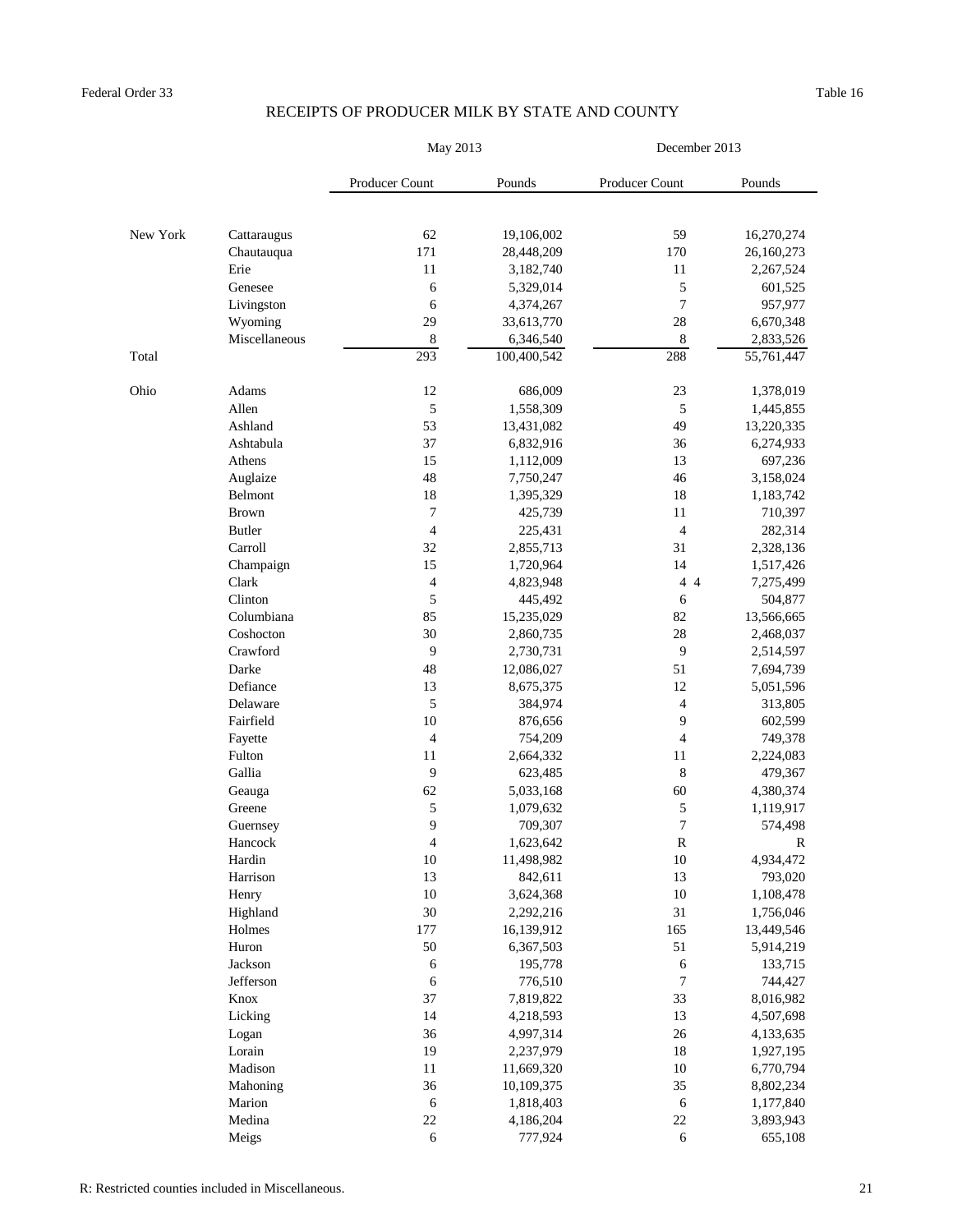|              |               | May 2013       |              | December 2013    |             |  |
|--------------|---------------|----------------|--------------|------------------|-------------|--|
|              |               | Producer Count | Pounds       | Producer Count   | Pounds      |  |
|              |               |                |              |                  |             |  |
| OH (cont.)   | Mercer        | 116            | 34,586,322   | 109              | 18,725,351  |  |
|              | Miami         | 11             | 1,457,481    | 10               | 879,271     |  |
|              | Monroe        | 15             | 1,096,287    | 15               | 930,929     |  |
|              | Montgomery    | 3              | 293,150      | $\mathbf R$      | $\mathbf R$ |  |
|              | Morgan        | $\overline{7}$ | 1,297,085    | $\boldsymbol{7}$ | 1,576,268   |  |
|              | Morrow        | $8\,$          | 2,778,513    | $8\,$            | 2,498,682   |  |
|              | Muskingum     | 17             | 1,402,802    | 18               | 1,214,348   |  |
|              | Paulding      | 9              | 18,087,296   | $8\,$            | 5,781,477   |  |
|              | Perry         | 3              | 418,969      | 3                | 381,864     |  |
|              | Pickaway      | $8\,$          | 2,842,870    | 9                | 2,854,323   |  |
|              | Pike          | 10             | 837,806      | 9                | 820,413     |  |
|              | Portage       | 20             | 3,233,053    | 17               | 3,017,290   |  |
|              | Preble        | 10             | 1,012,630    | 10               | 1,034,376   |  |
|              | Putnam        | 17             | 8,618,431    | 15               | 4,688,684   |  |
|              | Richland      | 118            | 12,432,071   | 106              | 11,687,963  |  |
|              | Ross          | 7              | 492,511      | $8\,$            | 512,135     |  |
|              | Sandusky      | $10\,$         | 888,969      | $\sqrt{ }$       | 463,784     |  |
|              | Scioto        | 3              | 355,204      | 3                | 270,606     |  |
|              | Seneca        | 7              | 972,925      | $\overline{7}$   | 876,348     |  |
|              | Shelby        | 52             | 12,313,491   | 48               | 3,608,603   |  |
|              | <b>Stark</b>  | 84             | 17, 175, 148 | 81               | 16,028,290  |  |
|              | Trumbull      | 31             | 4,854,312    | 31               | 4,640,336   |  |
|              | Tuscarawas    | 133            | 9,581,031    | 125              | 7,372,014   |  |
|              | Union         | 9              | 1,259,092    | 8                | 942,714     |  |
|              | Van Wert      | 9              | 3,218,678    | 9                | 1,815,755   |  |
|              | Washington    | 20             | 3,218,942    | 18               | 2,812,330   |  |
|              | Wayne         | 255            | 58,108,087   | 243              | 53,768,884  |  |
|              | Williams      | 5              | 6,779,138    | 5                | 5,151,521   |  |
|              | Wood          | 6              | 6,976,299    | 4                | 6,740,442   |  |
|              | Wyandot       | 7              | 782,389      | $\overline{7}$   | 676,821     |  |
|              | Miscellaneous | 16             | 1,579,009    | 20               | 2,705,355   |  |
| Total        |               | 2,074          | 407,123,295  | 1,980            | 314,912,977 |  |
| Pennsylvania | Armstrong     | 31             | 4,434,707    | 31               | 3,869,699   |  |
|              | Beaver        | 27             | 2,195,584    | 26               | 1,807,603   |  |
|              | Bedford       | $\mathfrak s$  | 139,698      | $\overline{7}$   | 270,004     |  |
|              | Blair         | 13             | 1,527,471    | 24               | 4,392,830   |  |
|              | <b>Butler</b> | 35             | 3,725,450    | 34               | 3,590,183   |  |
|              | Cambria       | 9              | 1,598,073    | 9                | 1,421,428   |  |
|              | Centre        | 13             | 2,131,100    | 18               | 2,264,300   |  |
|              | Clarion       | 29             | 3,883,165    | $27\,$           |             |  |
|              |               |                |              |                  | 3,223,983   |  |
|              | Clearfield    | 15             | 1,173,404    | 14               | 1,105,985   |  |
|              | Clinton       | 5              | 546,468      | 15               | 595,941     |  |
|              | Crawford      | 148            | 20,947,743   | 144              | 19,602,107  |  |
|              | Elk           | 8              | 536,872      | $8\,$            | 508,869     |  |
|              | Erie          | $74\,$         | 6,851,786    | $72\,$           | 5,598,907   |  |
|              | Fayette       | 27             | 3,317,964    | $27\,$           | 2,869,405   |  |
|              | Forest        | $\mathfrak{Z}$ | 215,691      | 3                | 188,331     |  |
|              | Huntingdon    | 12             | 601,522      | 17               | 5,296,032   |  |
|              | Indiana       | 58             | 8,484,413    | 59               | 7,677,179   |  |
|              | Jefferson     | 31             | 2,240,300    | 31               | 2,045,906   |  |
|              | Lawrence      | 42             | 6,588,807    | 38               | 6,113,476   |  |
|              | Mercer        | 78             | 9,297,189    | 76               | 7,924,842   |  |